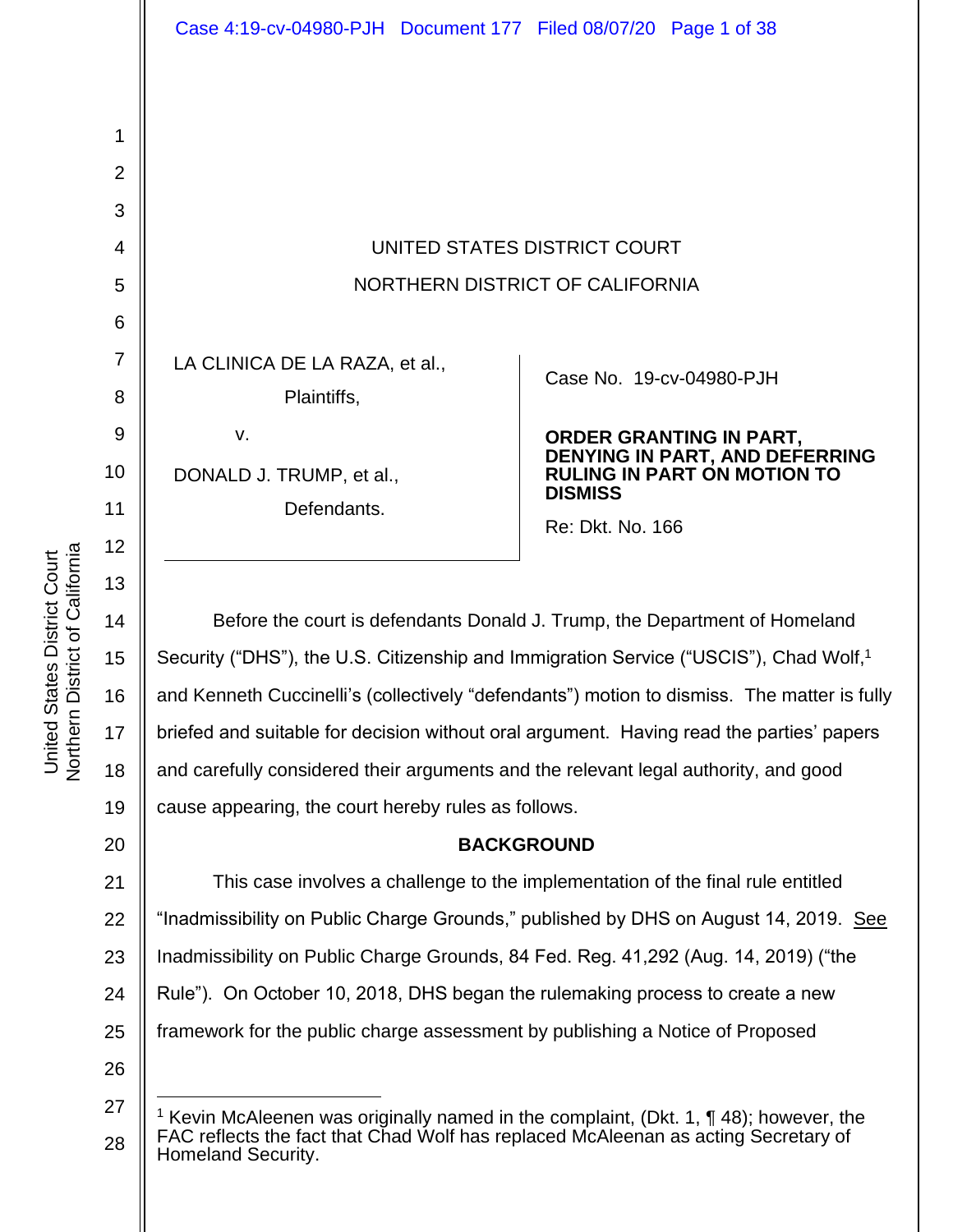2 3 Rulemaking ("NPRM"). See Inadmissibility on Public Charge Grounds, 83 Fed. Reg. 51,114 (Oct. 10, 2018). The Rule was originally set to become effective on October 15, 2019.

4 5 6 7 8 9 10 11 12 13 14 15 16 17 18 19 20 21 Publication of the Rule resulted in several complaints filed in federal district courts across the nation. Three such complaints were filed in the Northern District of California and related before this court. Dkt. 24. The present motion involves one of the three cases: La Clínica de la Raza, et al. v. Donald J. Trump, et al., Case No. 19-cv-04980- PJH, wherein the La Clínica De La Raza and California Primary Care Association (the two together are the "healthcare organizations"), Maternal and Child Health Access, Farmworker Justice, Council on American Islamic Relations–California, African Communities Together, Legal Aid Society of San Mateo County, Central American Resource Center, and Korean Resource Center (the "legal organizations" and, together with the healthcare organizations, the "organizational plaintiffs" or "plaintiffs") filed a first amended complaint ("FAC") asserting eight causes of action: (1) Violation of the Administrative Procedure Act ("APA"), 5 U.S.C. § 706—Contrary to Law; (2) Violation of APA, 5 U.S.C. § 706—Arbitrary and Capricious; (3) Violation of APA, 5 U.S.C. § 706— Arbitrary and Capricious; (4) Violation of APA, 5 U.S.C. § 706—Arbitrary and Capricious; (5) Violation of the Federal Vacancies Reform Act ("FVRA"), 5 U.S.C. § 3345 et seq., and DHS Organic Statute, 6 U.S.C. § 113; (6) Violation of the Federal Vacancies Reform Act, 5 U.S.C. § 3345 et seq.; (7) Violation of the Fifth Amendment; and (8) Declaratory Judgment Act—Unlawfully Appointed Agency Director. Dkt. 161.

22 23 24 25 26 27 On October 11, 2019, this court issued a preliminary injunction enjoining defendants from applying the Rule to any person residing in the City and County of San Francisco, Santa Clara County, the States of California, Oregon, or Maine, the Commonwealth of Pennsylvania, or the District of Columbia. Dkt. 131 at 92. Defendants appealed the preliminary injunction on October 30, 2019. Dkt. 129. A three-judge panel

28

1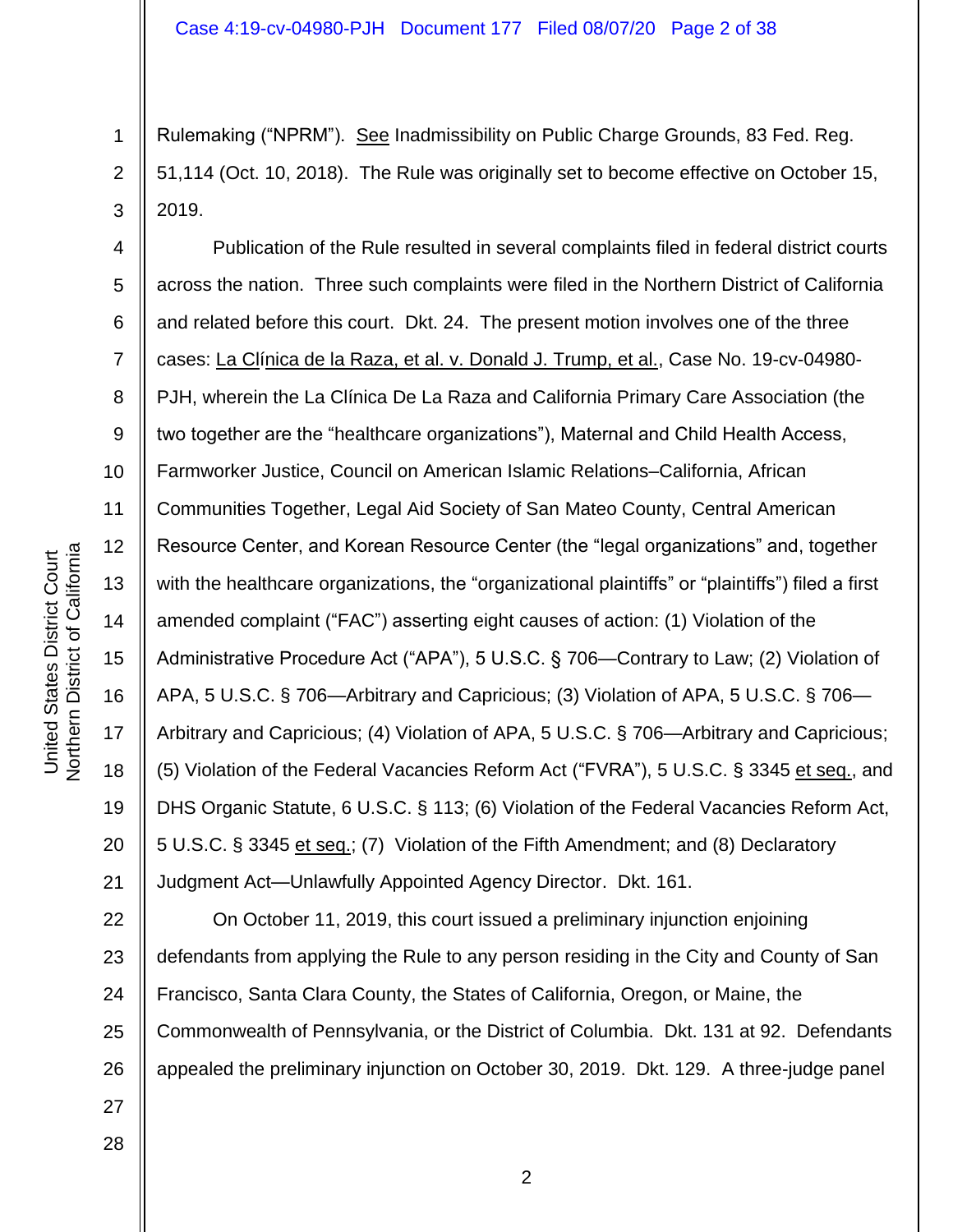1 3 4 5 6 7 8 9 10 11 12 of the Ninth Circuit stayed the preliminary injunction on December 5, 2019.<sup>2</sup> Dkt. 141; see City & Cty. of San Francisco v. U.S. Citizenship & Immigration Servs., 944 F.3d 773 (9th Cir. 2019). On February 18, 2020, the Ninth Circuit panel voted to deny plaintiffsappellees' motions for reconsideration and for rehearing en banc. Dkt. 153. Other district courts also issued preliminary injunctions prohibiting enforcement of the Rule, but these were ultimately stayed by the Supreme Court. See Dep't of Homeland Security v. New York, 140 S. Ct. 599 (2020); Wolf v. Cook Cty., Illinois, 140 S. Ct. 681 (2020). Accordingly, the Rule went into effect on February 24, 2020. Most recently, the district court for the Southern District of New York enjoined the Rule as long as the government has declared a public health emergency related to COVID-19. See New York v. Dep't of Homeland Sec., — F. Supp. 3d —, Nos. 19 Civ. 7777 (GBD), 19 Civ. 7993 (GBD), 2020 WL 4347264, at \*14 (S.D.N.Y. July 29, 2020).

13 14 15 16 17 18 19 20 21 22 23 24 A broader summary of the relevant statutory framework and the changes implemented by the Rule may be found in the court's preliminary injunction order. Dkt. 131 at 6–10. To briefly summarize here, DHS promulgated the Rule pursuant to its authority under the INA, 8 U.S.C. § 1101, et seq., which requires that all noncitizens seeking to be lawfully admitted into the United States or to become lawful permanent residents prove they are not inadmissible. 8 U.S.C. §§ 1361, 1225(a). A noncitizen may be deemed inadmissible on any number of grounds, including that they are "likely at any time to become a public charge." 8 U.S.C. § 1182(a)(4)(A). The statute directs immigration officials to form an opinion as to whether the applicant "is likely at any time to become a public charge." Id. In forming that opinion, immigration officers must consider "at a minimum" five statutorily-defined factors: (1) age; (2) health; (3) family status; (4) assets, resources, and financial status; (5) education and skills. 8 U.S.C.

<sup>26</sup> 27 28  $2$  The panel consolidated the three related cases before this court with a similar case from the Eastern District of Washington. That court issued a nationwide injunction of the Rule on the same day as this court's geographically limited preliminary injunction order. Washington v. U.S. Dep't of Homeland Security, 408 F. Supp. 3d 1191, 1224 (E.D. Wash. 2019).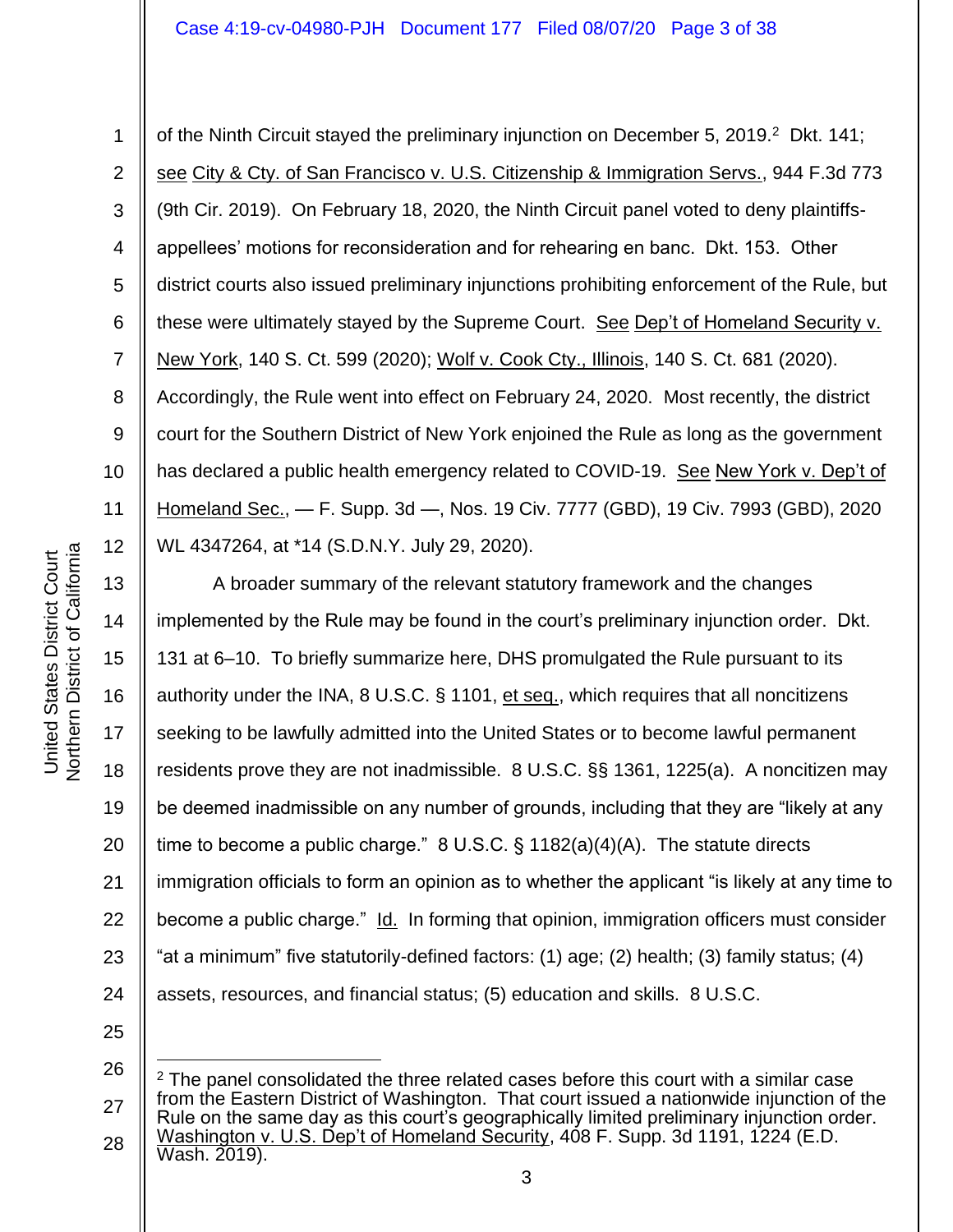§ 1182(a)(4)(B)(i). The Rule would define the term "public charge" and set out various criteria for government officials as part of their totality of the circumstances determination.

## **DISCUSSION**

**A. Legal Standard**

1

2

3

4

5

6

7

8

9

10

11

12

13

14

15

16

17

## **1. Rule 12(b)(1)**

A federal court may dismiss an action under Federal Rule of Civil Procedure 12(b)(1) for lack of federal subject matter jurisdiction. Fed. R. Civ. P. 12(b)(1). Rule 12(h)(3) similarly provides that a court "must dismiss the action" if it "determines at any time that it lacks subject-matter jurisdiction." Fed. R. Civ. P. 12(h)(3). "Federal courts are courts of limited jurisdiction" and the burden of establishing subject matter jurisdiction "rests upon the party asserting jurisdiction." Kokkonen v. Guardian Life Ins. Co. of Am., 511 U.S. 375, 377 (1994) (citations omitted).

A jurisdictional challenge may be facial or factual. Safe Air for Everyone v. Meyer, 373 F.3d 1035, 1039 (9th Cir. 2004). When the attack is facial, the court determines whether the allegations contained in the complaint are sufficient on their face to invoke federal jurisdiction. Id. Where the attack is factual, however, "the court need not presume the truthfulness of the plaintiff's allegations." Id.

18 19 20 21 22 23 24 25 26 27 28 When resolving a factual dispute about its federal subject matter jurisdiction, a court may review extrinsic evidence beyond the complaint without converting a motion to dismiss into one for summary judgment. McCarthy v. United States, 850 F.2d 558, 560 (9th Cir. 1988) (holding that a court "may review any evidence, such as affidavits and testimony, to resolve factual disputes concerning the existence of jurisdiction"); see also Land v. Dollar, 330 U.S. 731, 735 n.4 (1947) ("[W]hen a question of the District Court's jurisdiction is raised . . . the court may inquire by affidavits or otherwise, into the facts as they exist."). "Once the moving party has converted the motion to dismiss into a factual motion by presenting affidavits or other evidence properly brought before the court, the party opposing the motion must furnish affidavits or other evidence necessary to satisfy its burden of establishing subject matter jurisdiction." Safe Air for Everyone, 373 F.3d at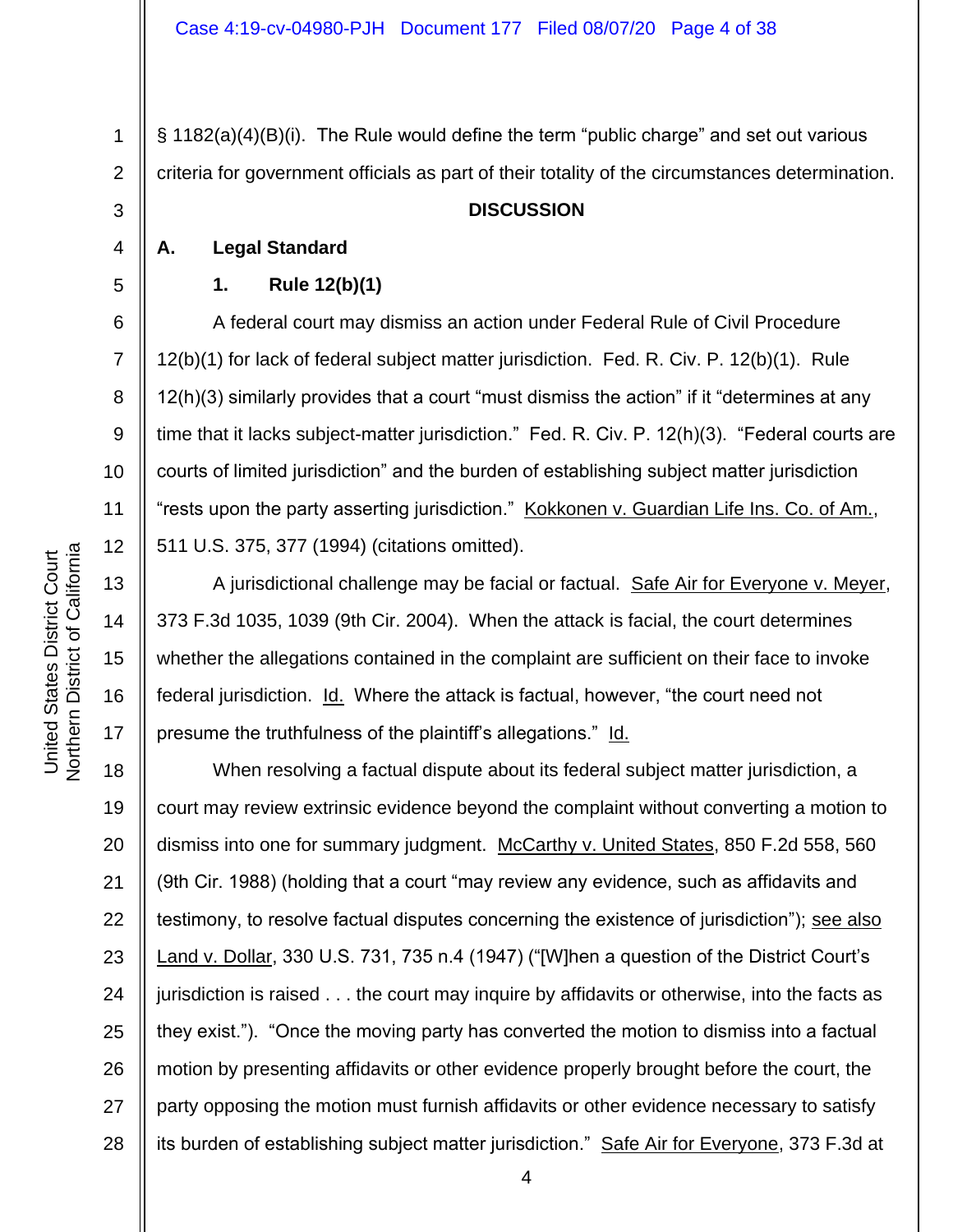2

3

4

5

6

7

8

9

10

11

12

13

14

15

16

17

18

1039.

The Ninth Circuit has noted that "jurisdictional dismissals in cases premised on federal-question jurisdiction are exceptional, and must satisfy the requirements specified in Bell v. Hood, 327 U.S. 678 (1946)." Safe Air for Everyone, 373 F.3d at 1039 (quoting Sun Valley Gas., Inc. v. Ernst Enters., 711 F.2d 138, 140 (9th Cir. 1983)). "In Bell, the Supreme Court determined that jurisdictional dismissals are warranted 'where the alleged claim under the constitution or federal statutes clearly appears to be immaterial and made solely for the purpose of obtaining federal jurisdiction or where such claim is wholly insubstantial and frivolous." Id. (quoting Bell, 327 U.S. at 682–83).

## **2. Rule 12(b)(6)**

A motion to dismiss under Federal Rule of Civil Procedure 12(b)(6) tests for the legal sufficiency of the claims alleged in the complaint. Ileto v. Glock Inc., 349 F.3d 1191, 1199–1200 (9th Cir. 2003). Under Federal Rule of Civil Procedure 8, which requires that a complaint include a "short and plain statement of the claim showing that the pleader is entitled to relief," Fed. R. Civ. P. 8(a)(2), a complaint may be dismissed under Rule 12(b)(6) if the plaintiff fails to state a cognizable legal theory, or has not alleged sufficient facts to support a cognizable legal theory. Somers v. Apple, Inc., 729 F.3d 953, 959 (9th Cir. 2013).

19 20 21 22 23 While the court is to accept as true all the factual allegations in the complaint, legally conclusory statements, not supported by actual factual allegations, need not be accepted. Ashcroft v. Iqbal, 556 U.S. 662, 678–79 (2009). The complaint must proffer sufficient facts to state a claim for relief that is plausible on its face. Bell Atl. Corp. v. Twombly, 550 U.S. 544, 555, 558–59 (2007).

24 25 26 27 28 "A claim has facial plausibility when the plaintiff pleads factual content that allows the court to draw the reasonable inference that the defendant is liable for the misconduct alleged." Iqbal, 556 U.S. at 678. "[W]here the well-pleaded facts do not permit the court to infer more than the mere possibility of misconduct, the complaint has alleged—but it has not 'show[n]'—'that the pleader is entitled to relief."" Id. at 679 (quoting Fed. R. Civ.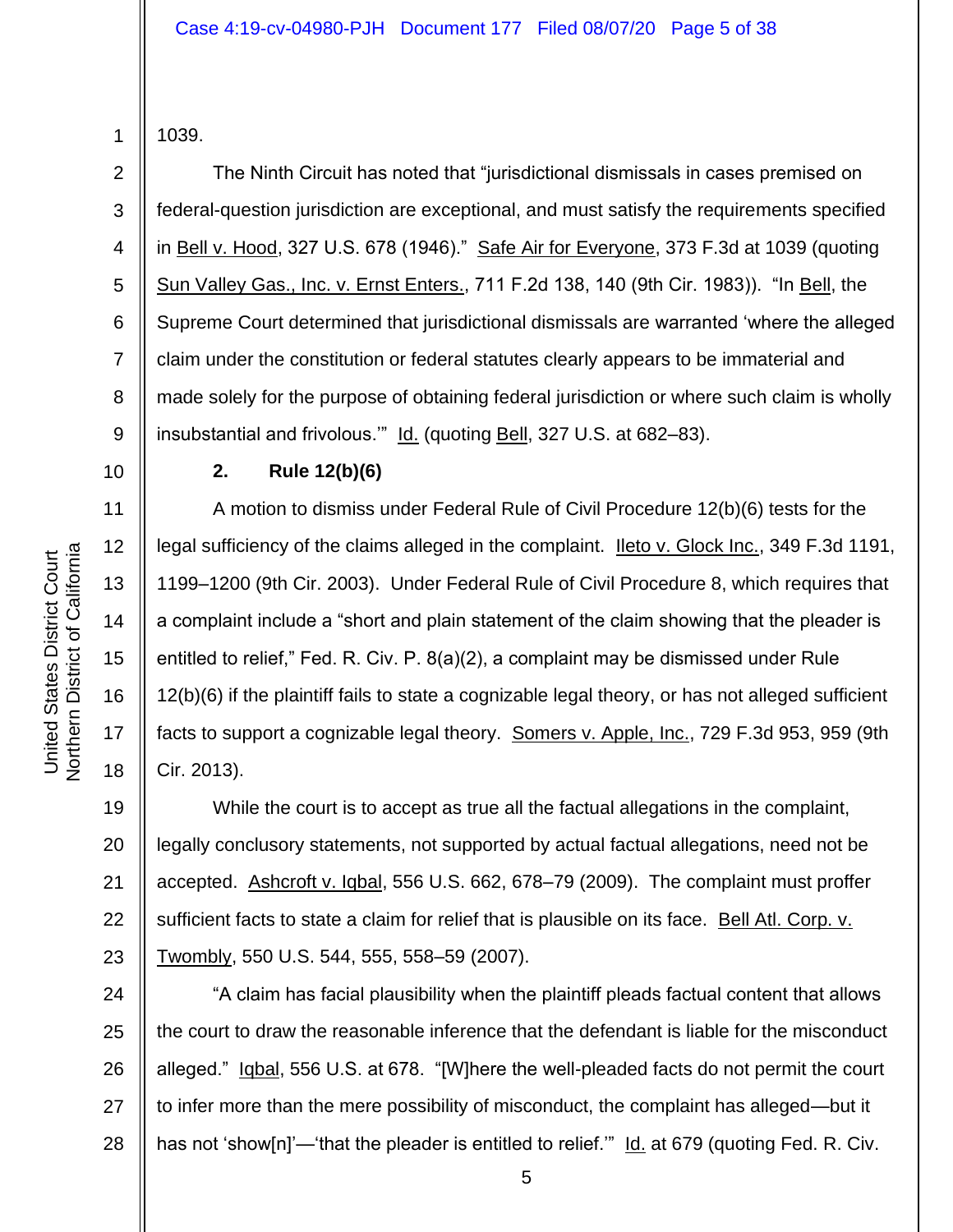P. 8(a)(2)). Where dismissal is warranted, it is generally without prejudice, unless it is clear the complaint cannot be saved by any amendment. In re Daou Sys., Inc., 411 F.3d 1006, 1013 (9th Cir. 2005).

4 5 6 7 8 9 10 11 12 13 14 15 16 Review is generally limited to the contents of the complaint, although the court can also consider documents "whose contents are alleged in a complaint and whose authenticity no party questions, but which are not physically attached to the plaintiff's pleading." Knievel v. ESPN, 393 F.3d 1068, 1076 (9th Cir. 2005) (quoting In re Silicon Graphics Inc. Sec. Litig., 183 F.3d 970, 986 (9th Cir. 1999), superseded by statute on other grounds as stated in In re Quality Sys., Inc. Sec. Litig., 865 F.3d 1130 (9th Cir. 2017)); see also Sanders v. Brown, 504 F.3d 903, 910 (9th Cir. 2007) ("[A] court can consider a document on which the complaint relies if the document is central to the plaintiff's claim, and no party questions the authenticity of the document." (citation omitted)). The court may also consider matters that are properly the subject of judicial notice (Lee v. City of Los Angeles, 250 F.3d 668, 688–89 (9th Cir. 2001)), and exhibits attached to the complaint (Hal Roach Studios, Inc. v. Richard Feiner & Co., Inc., 896 F.2d 1542, 1555 n.19 (9th Cir. 1989)).

# **B. Analysis**

# **1. Standing**

19 20 21 22 23 24 25 26 27 28 Federal courts may adjudicate only actual cases or controversies, U.S. Const. art. III, § 2, and may not render advisory opinions as to what the law ought to be or affecting a dispute that has not yet arisen. Aetna Life Ins. Co. of Hartford, Conn. v. Haworth, 300 U.S. 227, 240 (1937). Article III's "standing" requirements limit the court's subject matter jurisdiction. Cetacean Cmty. v. Bush, 386 F.3d 1169, 1174 (9th Cir. 2004) (citing Steel Co. v. Citizens for a Better Environment, 523 U.S. 83, 101 (1998)). The burden of establishing standing rests on the party asserting the claim. Renne v. Geary, 501 U.S. 312, 316 (1991) (citing Bender v. Williamsport Area Sch. Dist., 475 U.S. 534, 546 n.8 (1986)). "In order to establish Article III standing, a plaintiff must have (1) suffered an injury in fact, (2) that is fairly traceable to the challenged conduct of the

17

18

1

2

3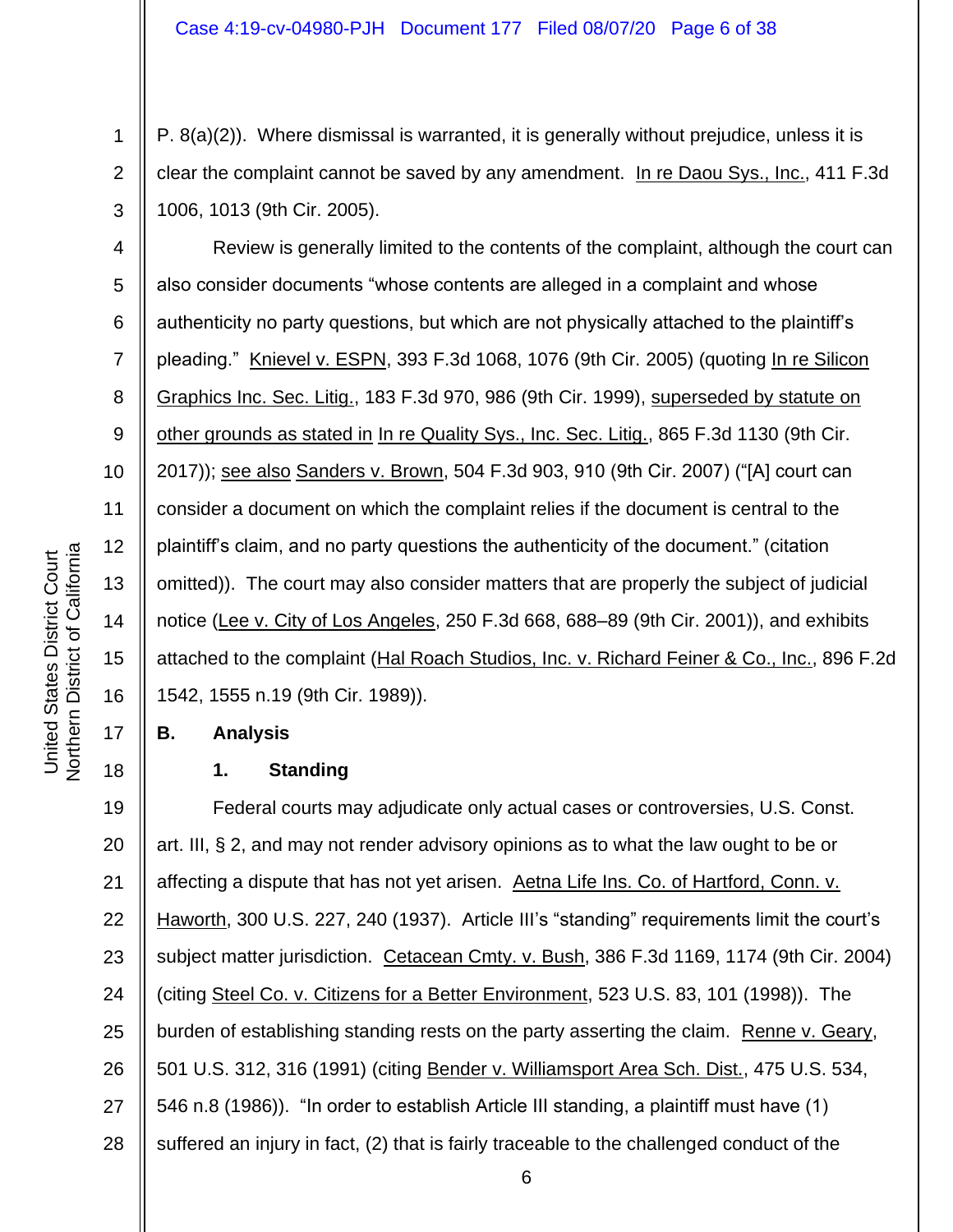## Case 4:19-cv-04980-PJH Document 177 Filed 08/07/20 Page 7 of 38

2

3

4

5

6

7

8

9

10

11

12

13

14

15

1

defendant, and (3) that is likely to be redressed by a favorable judicial decision." California v. Trump, 963 F.3d 926, 935 (9th Cir. 2020) (citing Lujan v. Defs. of Wildlife, 504 U.S. 555, 560–61 (1992)). "[A]t the pleading stage, the plaintiff must 'clearly . . . allege facts demonstrating' each element." Spokeo Inc. v. Robins, 136 S. Ct. 1540, 1547 (2016) (second alteration in original) (quoting Warth v. Seldin, 422 U.S. 490, 518 (1975)).

"At least one plaintiff must have standing to seek each form of relief requested, and that party bears the burden of establishing the elements of standing with the manner and degree of evidence required at the successive stages of the litigation." E. Bay Sanctuary Covenant v. Trump ("E. Bay Sanctuary I"), 932 F.3d 742, 763–64 (9th Cir. 2018) (internal quotation marks and citations omitted). They "need only establish a risk or threat of injury to satisfy the actual injury requirement." Id.; see also Dep't of Commerce v. New York, 139 S. Ct. 2551, 2565 (2019) (noting that future injuries to states "may suffice if the threatened injury is certainly impending, or there is a substantial risk that the harm will occur" (quoting Susan B. Anthony List v. Driehaus, 573 U.S. 149, 158 (2014))).

16 17 18 19 20 21 22 23 24 25 26 27 28 Organizations can demonstrate standing in two ways. First, they can show "that the challenged 'practices have perceptibly impaired [their] ability to provide the services [they were] formed to provide.'" E. Bay Sanctuary I, 932 F.3d at 765 (alterations in original) (quoting El Rescate Legal Servs., Inc. v. Exec. Office of Immigration Review, 959 F.2d 742, 748 (9th Cir. 1991)). "[A] diversion-of-resources injury is sufficient to establish organizational standing for purposes of Article III if the organization shows that, independent of the litigation, the challenged policy frustrates the organization's goals and requires the organization to expend resources in representing clients they otherwise would spend in other ways." Id. (internal quotation marks and citations omitted). Second, organizations can also demonstrate that a government policy "will cause them to lose a substantial amount of funding. 'For standing purposes, a loss of even a small amount of money is ordinarily an injury.'" Id. at 766–67 (internal quotation marks omitted) (quoting Czyzewski v. Jevic Holding Corp., 137 U.S. 973, 983 (2017)).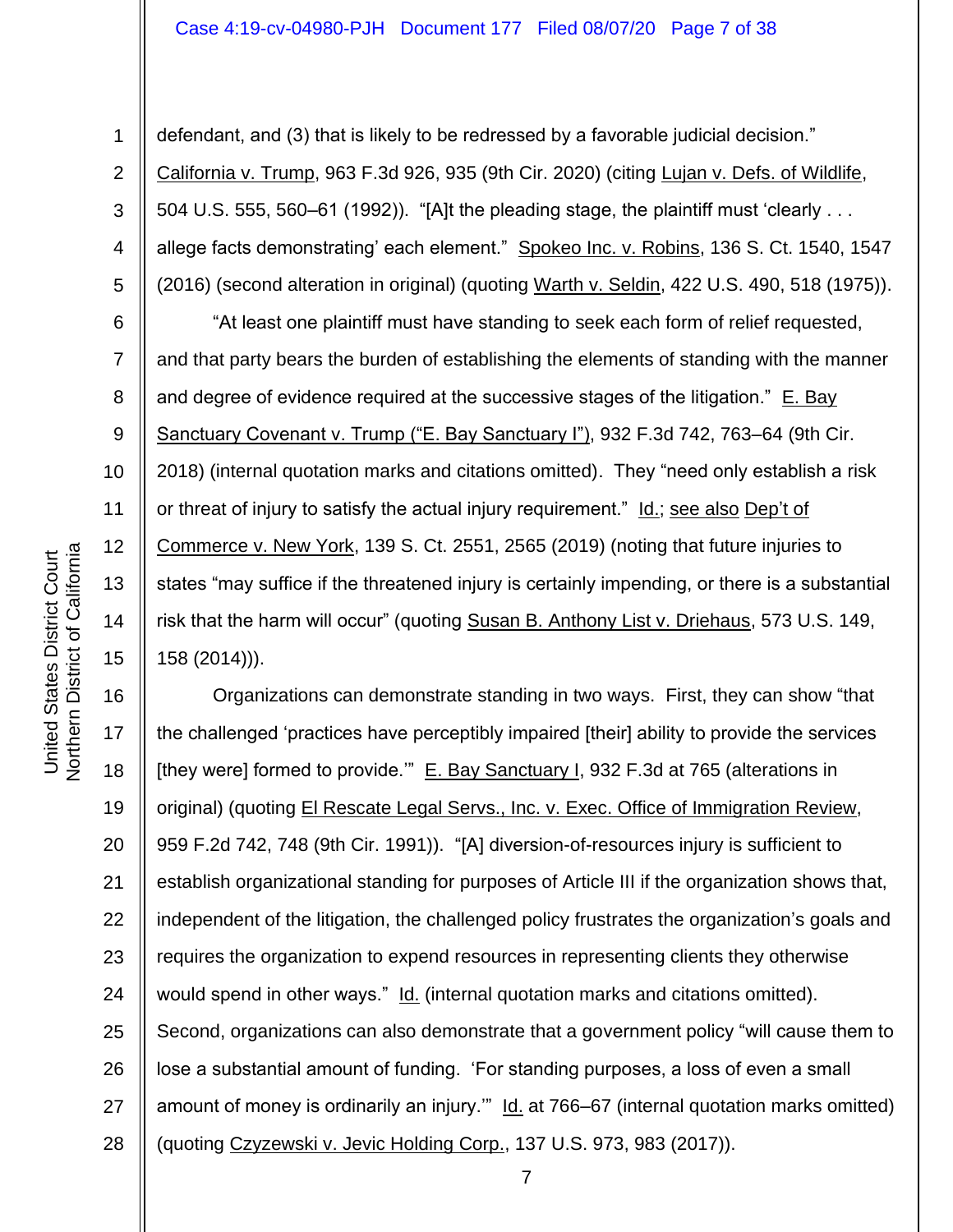**Northern District of California** Northern District of California United States District Court United States District Court

1

2

3

4

5

6

7

8

9

10

11

12

13

14

15

16

17

18

19

In the preliminary injunction order, the court found that the harm alleged by plaintiffs was sufficient to create standing. Dkt. 131 at 85. The court noted evidence from both the healthcare organizations and the legal organizations that the Rule would cause them to either divert resources from their core missions or would frustrate the purpose of the organization. Id. at 84–85. The court also found persuasive evidence that plaintiffs would have to divert funding because clients who may still be eligible for relief would require additional time and resources from plaintiffs thereby depleting funds that would be used elsewhere. Id. at 85. Some plaintiffs would have increased operational costs in order to address the impact of the Rule on their services. Id.

In their present motion, defendants assert that plaintiffs have not demonstrated that they would have suffered some other injury if they had not diverted resources to counteracting the problem caused by the government action. Mtn. at 6. More specifically, while plaintiffs allege that they have expended or will expend additional resources, defendants contend that plaintiffs have not identified some other injury they will suffer if they do not divert resources towards addressing their concerns. Id. Plaintiffs argue that they have sufficiently alleged that they have diverted and will divert resources to counteract the effects of the Rule. Opp. at 4. They also contend that they will face direct financial consequences from the Rule because a decrease in the use of benefits and plaintiffs' services will reduce funding streams connected to provision of services. Id.

20 21 22 23 24 25 26 27 28 Defendants' renewed standing argument does not alter this court's prior findings. Defendants cite La Asociacion de Trabajadores de Lake Forest v. City of Lake Forest, 624 F.3d 1083, 1088 (9th Cir. 2010), for the proposition that an organization "must . . . show that it would have suffered some other injury if it had not diverted resources to counteracting the problem." Organizations "cannot manufacture the injury by incurring litigation costs or simply choosing to spending money fixing a problem that otherwise would not affect the organization at all." Id. (citation omitted). Plaintiffs have adequately alleged that the Rule will cause them to divert resources that would otherwise be spent helping some clients and providing other core services and redirecting those resources to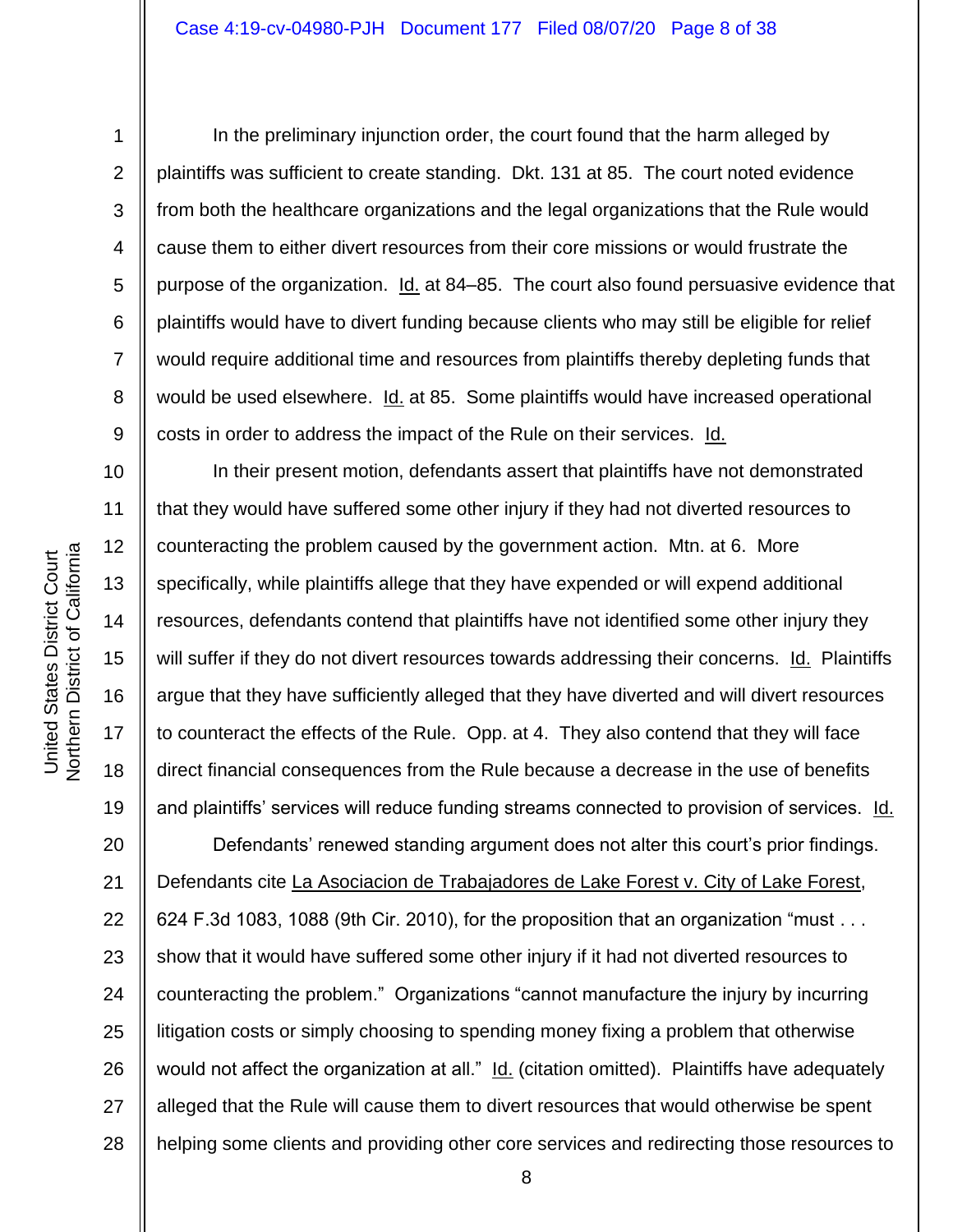8

9

11

17

1

help clients who choose to apply for benefits and may be subject to the Rule. First, plaintiffs demonstrate that they will be injured by the Rule if they do nothing. For example, La Clínica produced evidence that the Rule would increase the organization's no-show rate due to a decrease in patients seeking care. Dkt. 35-5, ¶ 16. La Clínica went on to explain that it receives a large portion of its revenue from Medi-Cal such that disenrollment or non-enrollment in Medi-Cal would negatively affect La Clínica's revenue. This harm is and will continue to occur regardless of whether plaintiffs divert resources to respond to the Rule.

10 12 13 14 15 16 18 Next, in response to the pending loss of resources, plaintiffs demonstrate that they diverted and will continue to divert resources. For example, La Clínica presented evidence that it would have to retrain staff on a new enrollment process in response to the Rule, staff that would otherwise be treating patients.  $Id. \parallel 21$ . One of plaintiff California Primary Care Association's ("CPCA")<sup>3</sup> members, Asian Health Services, presented evidence that at the time of the Rule's promulgation, it had spent \$500,000 developing a national education campaign and expected to spend an additional \$500,000 once the Rule was released. Dkt. 35-11, ¶¶ 26–29. This money would have been used to advance other community organizing priorities. Accordingly, plaintiffs have sufficiently demonstrated standing under a diversion of resources theory.

19 20 21 22 23 Separately, plaintiffs have also alleged that they will suffer direct financial consequences as a result of the Rule because the Rule will cause a decrease in the use of plaintiffs' services and a corresponding reduction in funding streams connected to provision of those services. See FAC ¶¶ 17, 21, 25, 33, 38, 40; Dkt. 35-5, ¶ 18 (La Clínica's CEO stating "La Clínica expects to lose a significant amount of funding and

24

<sup>25</sup> 26 27 28 <sup>3</sup> Defendants challenge CPCA's associational standing on the grounds that CPCA has neither alleged nor provided evidence of associational standing. Mtn. at 5 n.2. CPCA is an association of various organizations and is bringing suit on behalf of its members. FAC ¶ 18. In its prior order, the court determined that La Clínica and CPCA's member, Asian Health Services, had diverted resources such that they had standing. Dkt. 131 at 84. Other than citing a case for the requirements for associational standing, defendants put forward no further argument explaining why the court's prior finding should not apply here.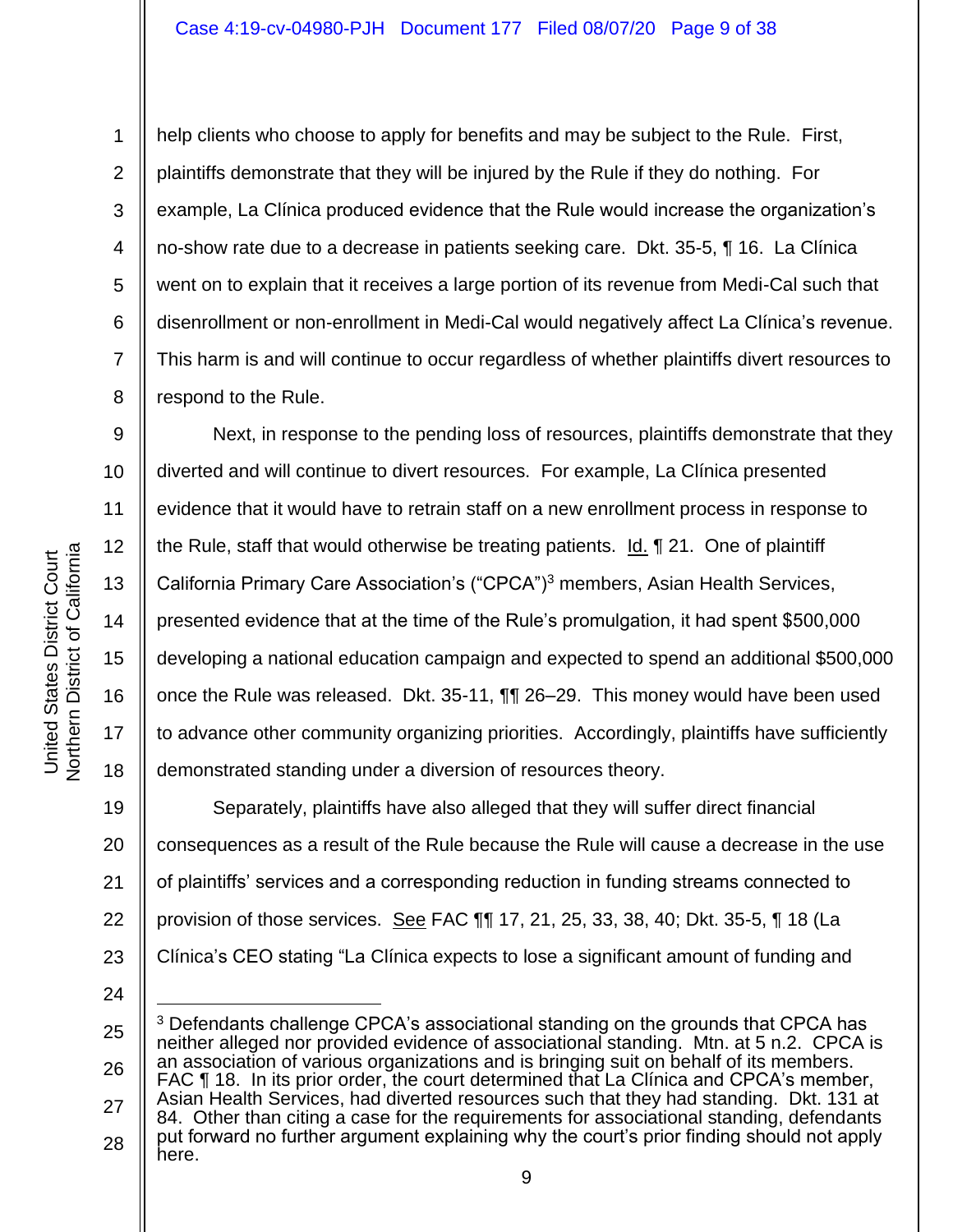Northern District of California Northern District of California

United States District Court

United States District Court

24

1

2

3

4

revenue if the Rule is implemented"). As cited above, organizations "can demonstrate organizational standing by showing that the Rule will cause them to lose a substantial amount of funding." E. Bay Sanctuary I, 932 F.3d at 766–67. Defendants make no effort to challenge plaintiffs' allegations or evidence that plaintiffs will suffer a loss in funding.

5 6 7 8 9 10 11 12 13 14 15 16 17 18 19 20 21 Instead, defendants only argue that any loss in funding would be commensurate with a decrease in the quantity of services provided such that plaintiffs have not suffered any net financial harm. Reply at 1–2. Defendants' argument contorts the injury-in-fact requirement beyond what is required by plaintiffs and cite no authority that a plaintiff not only has to show injury but also a "net" injury. The Ninth Circuit rejected a similar argument that a hospice provider could only have standing to challenge a regulation if the provider suffered a net increase in its overpayment liability. See L.A. Haven Hospice, Inc. v. Sebelius, 638 F.3d 644, 657 (9th Cir. 2011); see also Aluminum Co. of Am. v. Bonneville Power Admin., 903 F.2d 585, 590 (9th Cir. 1989) ("There is harm in paying rates that may be excessive, no what the California utilities may have saved."). Simply put, defendants' argument is not the test for standing. "[A]n organization that suffers a decreased 'amount of business' and 'lost revenue' due to a government policy 'easily satisf[ies] the injury in fact standing requirement." E. Bay Sanctuary I, 932 F.3d at 767 (second alteration in original) (internal quotation marks omitted) (quoting Constr. Indus. Ass'n Sonoma Cty. v. City of Petaluma, 522 F.2d 897, 903 (9th Cir. 1975)). By demonstrating a reduction in funding, plaintiffs have sufficiently alleged the Rule has and will continue to harm them.

22 23 For the foregoing reasons, the court DENIES defendants' motion with respect to standing.

**2. Ripeness**

25 26 27 28 "Ripeness is an Article III doctrine designed to ensure that courts adjudicate live cases or controversies and do not 'issue advisory opinions [or] declare rights in hypothetical cases.' A proper ripeness inquiry contains a constitutional and a prudential component." Bishop Paiute Tribe v. Inyo Cty., 863 F.3d 1144, 1153 (9th Cir. 2017)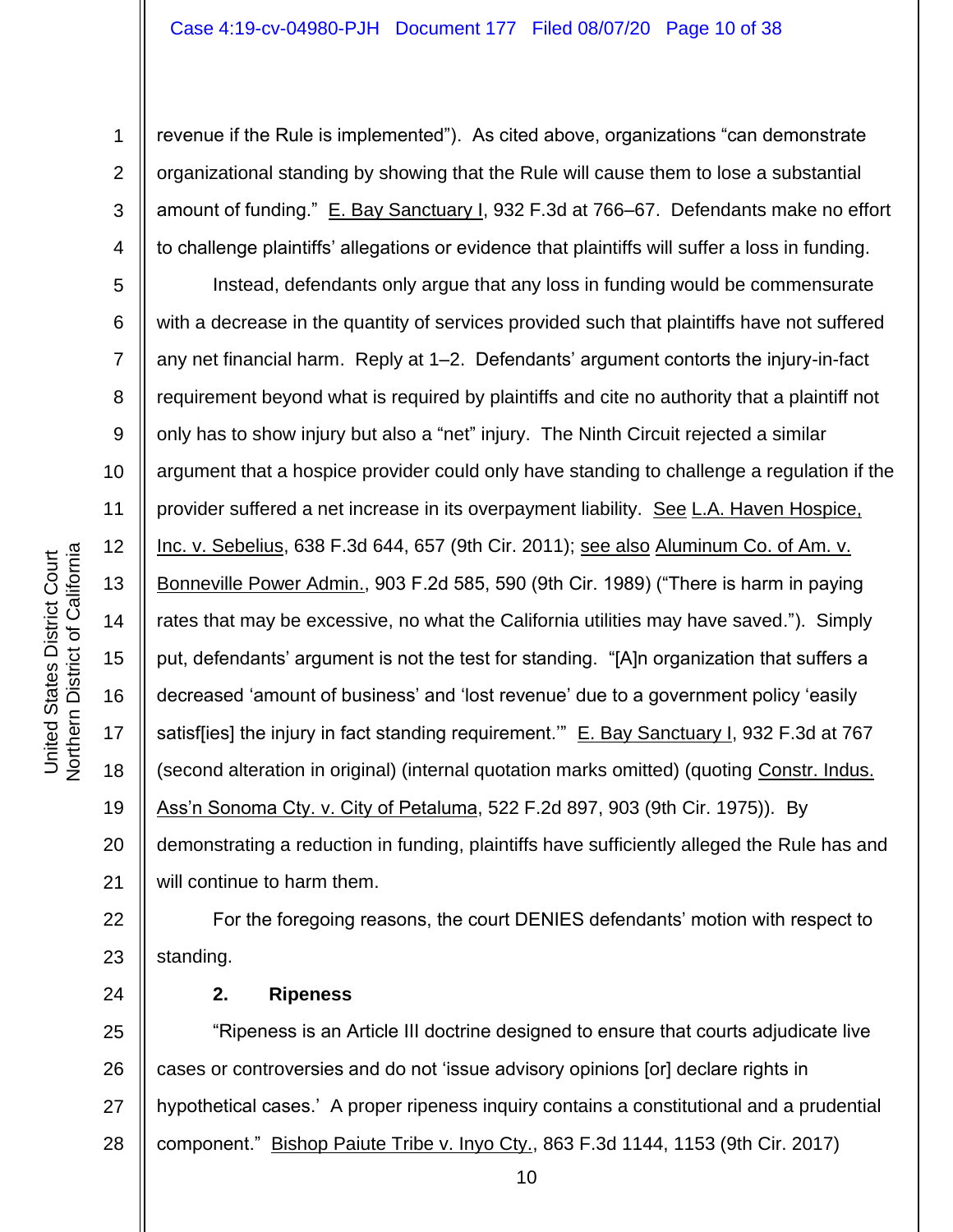(alteration in original) (quoting Thomas v. Anchorage Equal Rights Comm'n, 220 F.3d 1134, 1138 (9th Cir. 2000) (en banc)).

"For a case to be ripe, it must present issues that are definite and concrete, not hypothetical or abstract. Constitutional ripeness is often treated under the rubric of standing because ripeness coincides squarely with standing's injury in fact prong." Id. (internal quotation marks and citation omitted); see Thomas, 220 F.3d at 1138–39 ("Sorting out where standing ends and ripeness begins is not an easy task. . . . [I]n 'measuring whether the litigant has asserted an injury that is real and concrete rather than speculative and hypothetical, the ripeness inquiry merges almost completely with standing.'" (citation omitted)). Allegations that a "threat" to a "concrete interest is actual and imminent" are sufficient to allege "an injury in fact that meets the requirements of constitutional ripeness." Bishop Paiute Tribe, 863 F.3d at 1154. Therefore, if plaintiffs satisfy the Article III standing requirements under Lujan v. Defenders of Wildlife, addressed above, the action here is ripe. See, e.g., Thomas, 220 F.3d at 1139 ("Whether the question is viewed as one of standing or ripeness, the Constitution mandates that prior to our exercise of jurisdiction there exist a constitutional 'case or controversy,' that the issues presented are 'definite and concrete, not hypothetical or abstract.' . . . We need not delve into the nuances of the distinction between the injury in fact prong of standing and the constitutional component of ripeness: in this case, the analysis is the same." (citations omitted)).

21 22 23 24 25 26 27 28 "In evaluating the prudential aspects of ripeness, our analysis is guided by two overarching considerations: 'the fitness of the issues for judicial decision and the hardship to the parties of withholding court consideration." Id. at 1141 (quoting Abbott Labs. v. Gardner, 387 U.S. 136, 149 (1967), abrogated on other grounds by Califano v. Sanders, 430 U.S. 99 (1977)). When the question presented "is 'a purely legal one'" that "constitutes 'final agency action' within the meaning of § 10 of the APA," that suggests the issue is fit for judicial decision. Nat'l Park Hosp. Ass'n v. Dep't of Interior, 538 U.S. 803, 812 (2003). However, an issue may not be ripe for review if "further factual

1

2

3

4

5

6

7

8

9

10

11

12

13

14

15

16

17

18

19

20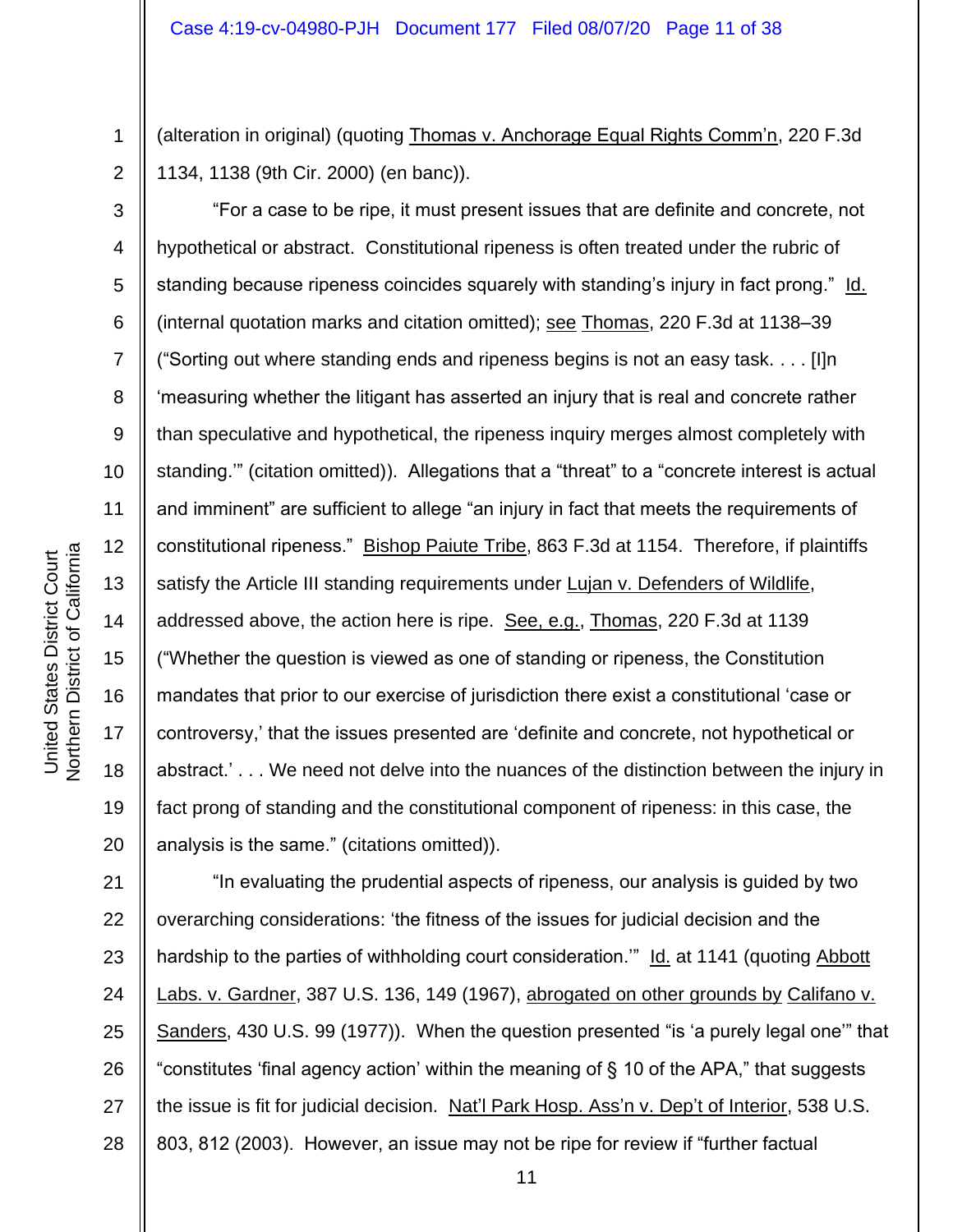development would 'significantly advance our ability to deal with the legal issues presented.'" Id. (quoting Duke Power Co. v. Carolina Envtl. Study Grp., Inc., 438 U.S. 59, 82 (1978)).

In this case, the court has determined that plaintiffs have standing, therefore, it follows that the case is constitutionally ripe for adjudication. See Thomas, 220 F.3d at 1139. The court has not previously addressed prudential ripeness. Defendants contend that plaintiffs' claims fail the prudential ripeness standard because the claims are premised on speculation about the Rule's operation in practice and further factual development is required. Mtn. at 7–8. Plaintiffs assert that the prudential ripeness standard is met because the Rule is final and they are suffering injuries. Opp. at 4.

"Determining whether administrative action is ripe for judicial review requires [a court] to evaluate (1) the fitness of the issues for judicial decision and (2) the hardship to the parties of withholding court consideration." Nat'l Park Hosp. Ass'n, 538 U.S. at 808 (citing Abbott Labs., 387 U.S. at 149). When considering whether issues are fit for review, the question should be a "purely legal one" and the agency action in question should constitute a "'final agency action' within the meaning of § 10 of the APA." Id. at 812 (quoting Abbott Labs., 387 U.S. at 149).

18 19 20 21 22 23 24 25 26 The second factor examines "the hardship to the parties of withholding court consideration." Id. at 808. Generally, a showing of hardship requires demonstrating that the regulation in question creates "adverse effects of a strictly legal kind." Id. at 809 (quoting Ohio Forestry Ass'n, Inc. v. Sierra Club, 523 U.S. 726, 733 (1998)). Such adverse effects do not arise if the regulation in question "do[es] not command anyone to do anything or to refrain from doing anything; [it] do[es] not grant, withhold, or modify any formal legal license, power, or authority; [it] do[es] not subject anyone to any civil or criminal liability; [and it] create[s] no legal rights or obligations." Id. (alterations in original) (quoting Ohio Forestry Ass'n, 523 U.S. at 733).

27 28 Here, the challenge to the Rule in this case "is a purely legal one," i.e., whether the INA was properly construed and implemented by DHS. See Abbott Labs., 387 U.S. at

1

2

3

4

5

6

7

8

9

10

11

12

13

14

15

16

17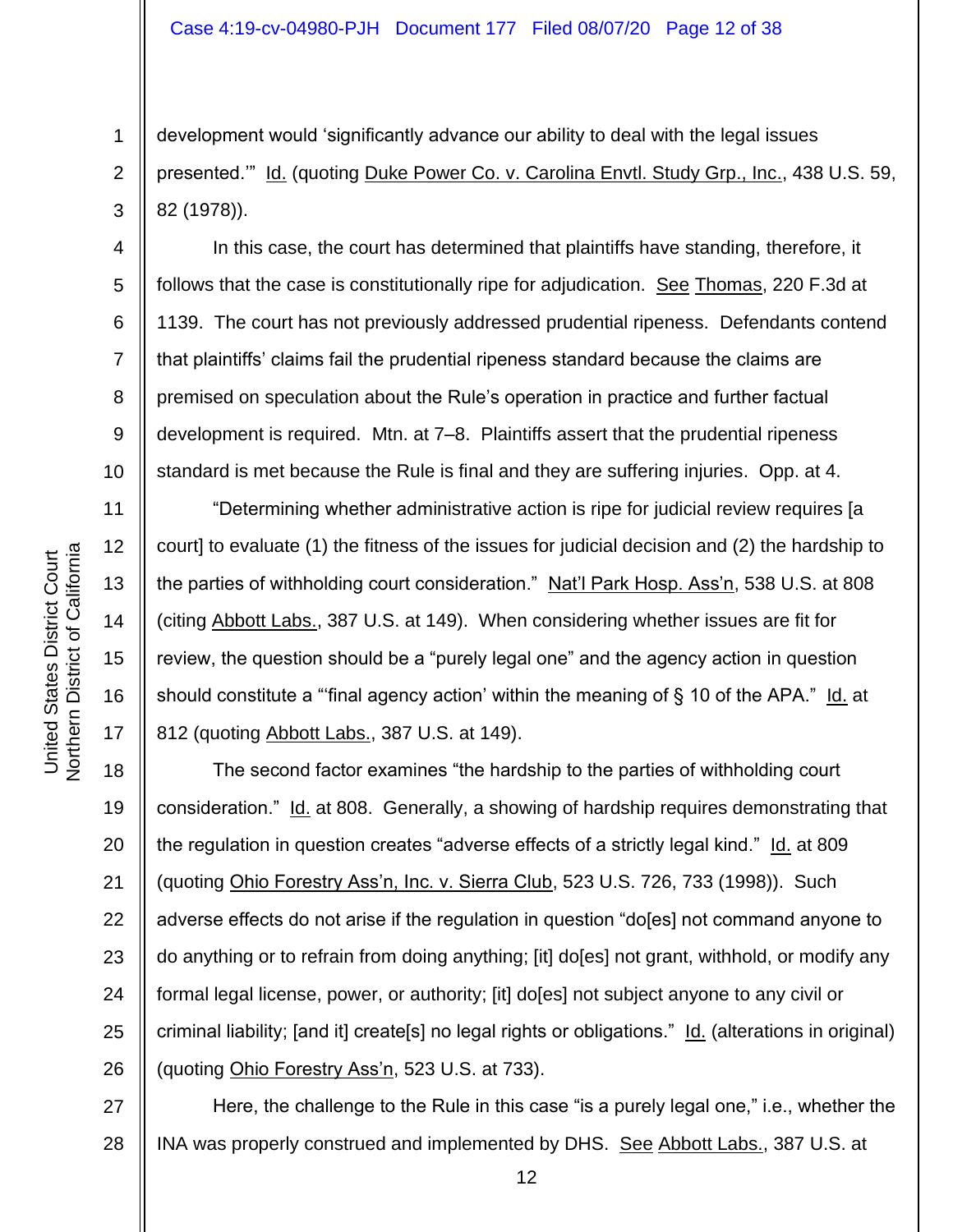9

10

11

12

13

14

15

16

17

1

149 (noting that "whether the statute was properly construed by the Commissioner" to be a purely legal challenge). Next, the Rule constitutes a "rule" as defined by the APA. See 5 U.S.C. § 551(4), (13) (defining "agency action" and "rule"). The text of the Rule confirms that its promulgation was an agency action. See 84 Fed. Reg. at 41,294 ("This rule changes how the Department of Homeland Security (DHS) interprets and implements the public charge ground of inadmissibility."). This factor indicates the Rule is ripe for review.

With respect to hardship, the Rule imposes potential adverse effects of a strictly legal kind. If an alien falls within the Rule's definition of a public charge as determined by an immigration officer, then he or she is inadmissible. In other words, the Rule defines a legal right—admissibility to the United States. Concurrently, it also defines the legal powers and authorities of federal government officials in evaluating whether an alien is admissible. The Rule does not define the legal rights of plaintiffs or create any legal obligations directly impacting them. However, the potential adverse effects on individuals cause a direct harm to plaintiffs, as discussed above with regard to plaintiffs' standing. For example, fewer individuals using plaintiffs' services results in a corresponding reduction in funding to plaintiffs.

18 19 20 21 22 23 24 25 26 27 28 Defendants argue that plaintiffs' claims are all premised on speculation about the potential future effects of the Rule and disagreement with DHS's predictions based on available evidence. Mtn. at 7–8. The Rule went into effect on February 24, 2020 after the Supreme Court stayed the final remaining preliminary injunction enjoining the Rule. Plaintiffs' FAC was filed May 20, 2020. Thus, they have had a period of approximately three months to assess the impact of the Rule. The FAC alleges current harms stemming from the Rule. For example, plaintiff Farmworker Justice ("FJ") alleges that "[b]eginning in March 2020, FJ has been addressing concerns that farmworkers have about the implications of the public charge Regulation when seeking to take action to prevent or treat COVID-19." FAC ¶ 31. Plaintiff Maternal and Child Health Access ("MCHA") alleges the "Regulation is frustrating MCHA's mission by reducing access to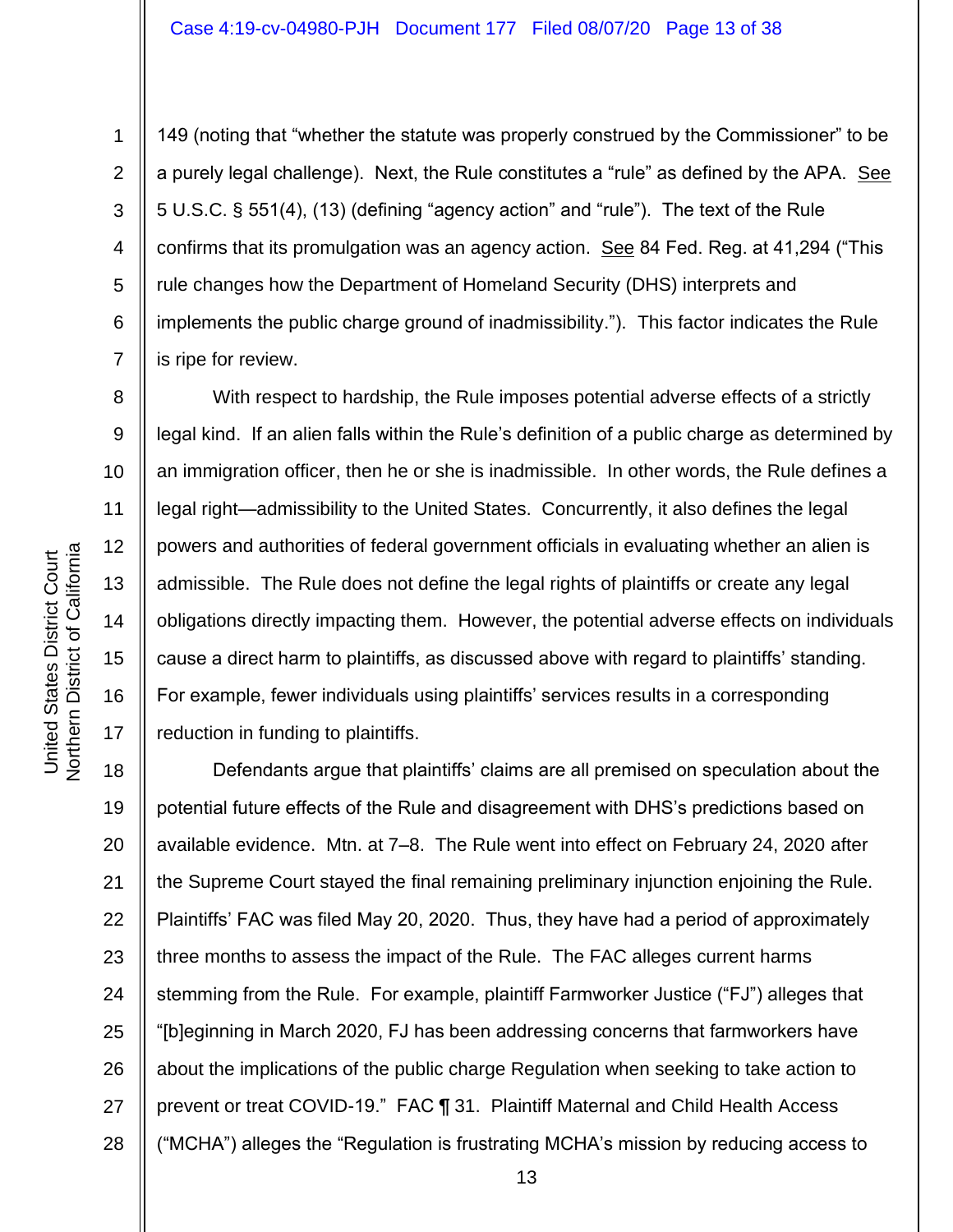1 2 3 4 nutrition, medical care, and adequate housing. Immigrant families who MCHA serves are already disenrolling from public benefit programs, such as SNAP and Medicaid, based on fears that using those programs will affect their future immigration relief options." Id. 127 (emphasis added).

5 6 7 Plaintiffs' challenge is not speculative and further factual development of the Rule's impact is not needed for purposes of ripeness. Accordingly, the court DENIES defendants' motion with respect to ripeness.

## **3. Zone of Interests**

9 10 11 12 13 14 15 16 17 18 19 In order to succeed on the merits, plaintiffs must be within the zone of interests of the statute that forms the basis of their challenge. The zone of interests analysis asks "whether Congress created a private cause of action in legislation," Organized Vill. of Kake v. U.S. Dep't of Agric., 795 F.3d 956, 964 (9th Cir. 2015) (en banc), such that "this particular class of persons has a right to sue under this substantive statute," Lexmark Int'l, Inc. v. Static Control Components, Inc., 572 U.S. 118, 127 (2014). It is "not a question of Article III standing" and "this inquiry . . . 'does not implicate subject-matter jurisdiction . . . .'" Organized Vill. of Kake, 795 F.3d at 964 (quoting Lexmark, 572 U.S. at 128 & n.4). "[I]n the APA context, . . . the [zone of interests] test is not 'especially demanding.'" Lexmark, 572 U.S. at 130 (quoting Match-E-Be-Nash-She-Wish Band of Pottawatomi Indians v. Patchak, 567 U.S. 209, 225–26 (2012)).

20 21 22 23 24 25 26 27 28 "Whether a plaintiff's interest is 'arguably . . . protected . . . by the statute' within the meaning of the zone-of-interests test is to be determined not by reference to the overall purpose of the Act in question[,] . . . but by reference to the particular provision of law upon which the plaintiff relies." Bennett v. Spear, 520 U.S. 154, 175–76 (1997) (first and second alterations in original) (quoting Ass'n of Data Processing Serv. Orgs., Inc. v. Camp, 397 U.S. 150, 153 (1970)). Put differently, "the plaintiff must establish that the injury he complains of . . . falls within the 'zone of interests' sought to be protected by the statutory provision whose violation forms the legal basis for his complaint." Id. at 176 (alteration in original) (quoting Lujan v. Nat'l Wildlife Fed'n, 497 U.S. 871, 883 (1990); and

8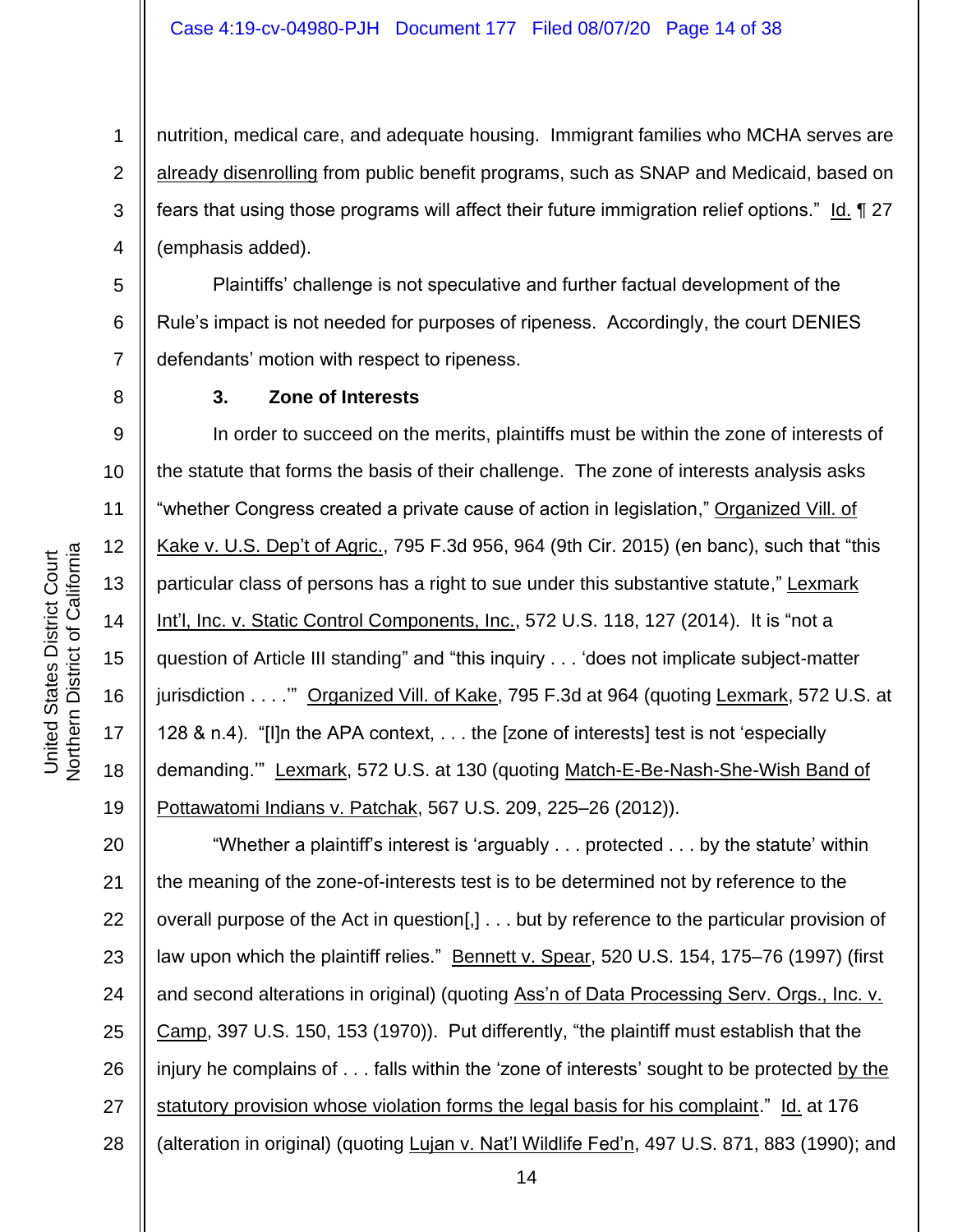1 2 3 4 5 6 7 8 9 10 11 12 citing Air Courier Conf. v. Postal Workers, 498 U.S. 517, 523–24 (1991); see also E. Bay Sanctuary I, 932 F.3d at 768 n.9 ("'[W]e are not limited to considering the [specific] statute under which [plaintiffs] sued, but may consider any provision that helps us to understand Congress'[s] overall purposes in the [INA].'" (alterations in original) (quoting Clarke v. Sec. Indus. Ass'n, 479 U.S. 388, 401 (1987))). "[F]or APA challenges, a plaintiff can satisfy the test in either one of two ways: (1) 'if it is among those [who] Congress expressly or directly indicated were the intended beneficiaries of a statute,' or (2) 'if it is a suitable challenger to enforce the statute—that is, if its interests are sufficiently congruent with those of the intended beneficiaries that the litigants are not more likely to frustrate than to further . . . statutory objectives." California, 963 F.3d at 941–42 (second and third alterations in original) (quoting Scheduled Airlines Traffic Offices, Inc. v. Dep't of Def., 87 F.3d 1356, 1359 (D.C. Cir. 1996)).

# **i. APA Zone of Interests**

14 15 16 17 18 19 20 21 22 23 24 25 In the preliminary injunction order, this court determined that the organizational plaintiffs did not fall within the zone of interests for three reasons. First, the court reasoned that simply being negatively affected by the Rule does not establish that the organizational plaintiffs fell within the INA's zone of interest. Dkt. 131 at 71. Second, the organizational plaintiffs' briefing failed to identify or explain what statutory provisions supported their argument. When plaintiffs later identified a statutory section at the hearing, 8 U.S.C. § 1611, they did not demonstrate how that section had any integral relationship with 8 U.S.C. § 1182(a)(4) or explain how § 1611 was related to the organizational plaintiffs' role. Id. at 71–72. Third, the court explained that the organizational plaintiffs "simply fail[ed] to explain how their interests related to § 1182(a)(4)'s purpose of excluding immigrants likely to become public charges. Id. at 72.

26 27 28 Defendants argue that the court should now dismiss plaintiffs' claims because they do not fall within the zone of interests of the INA. Mtn. at 8. In particular, they argue that the INA's zone of interest extends to aliens improperly determined to be inadmissible, not

13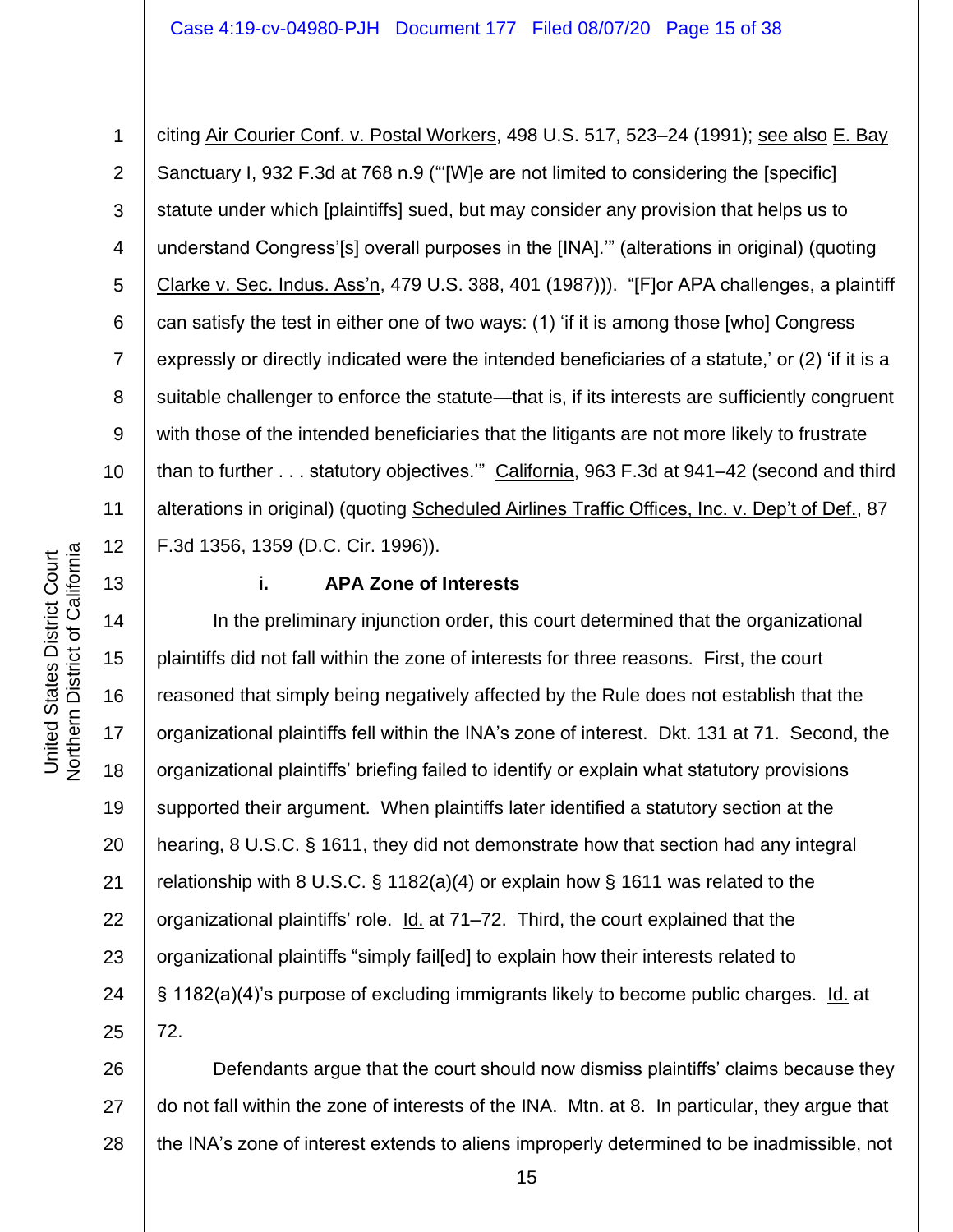2 3 4 5 6 7 8 9 10 11 12 organizations seeking to assist those aliens. Id. at 8–9. In response, plaintiffs advance three reasons why they fall within the zone of interest of the INA. First, one set of interests implicated by the public charge provision is to accurately identify which immigrants are likely to become a public charge and deny them admission. Opp. at 7. Plaintiffs allege that several of the legal organization plaintiffs represent individuals who fit their description. Id. (citing FAC ¶¶ 33–37, 39–40, 42–43). Second, a second set of interests implicated by the public charge provision concerns the health and economic status of immigrants who are granted admission to the United States. Id. at 9. Plaintiffs allege that their missions, either in whole or in part, is to protect and improve the health and economic status of immigrant communities and they help immigrants avoid becoming public charges. Id. Third, the Rule itself presupposes impact on and the involvement of the organizational plaintiffs. Id. at 9-10.

13 14 15 16 18 The court begins with the three appellate opinions discussing the Rule.<sup>4</sup> The Ninth Circuit's opinion staying this court's preliminary injunction noted that the organizational plaintiffs were not parties to the appeal and did not express any opinion on zone of interests more generally. See City & Cty. of San Francisco, 944 F.3d at 784 n.7 & 786 n.8. In its order affirming a preliminary injunction staying the Rule, the Seventh Circuit succinctly framed the zone of interest issue concerning an immigrant aid organization plaintiff:

> we accept that [the aid organization] helps immigrants navigate the INA's various requirements, including the public-charge rule, and it has an interest in ensuring that immigrants are not improperly denied adjustment of status or removed from the country because of confusion over DHS's Rule. But the link

1

22 23

17

19

20

21

<sup>25</sup> 26 27 28 <sup>4</sup> The Fourth Circuit recently issued an opinion reversing a preliminary injunction enjoining the Rule. Casa de Md., Inc. v. Trump, No. 19-2222, (4th Cir. Aug. 5, 2020). The court found that the organization plaintiff in that case did not have standing and, therefore, did not address the zone of interests test. The Fourth Circuit's holding with regard to standing does not compel a different result here. There, the court reasoned that the organization's voluntary "budgetary choice[]" like spending money on legal action is not a cognizable Article III injury. Slip. op. at 23. Here, plaintiffs have demonstrated loss in revenue due to disenrollment or non-utilization of services for which they are reimbursed. In other words, because plaintiffs are harmed regardless of their voluntary budgetary choices, they have standing.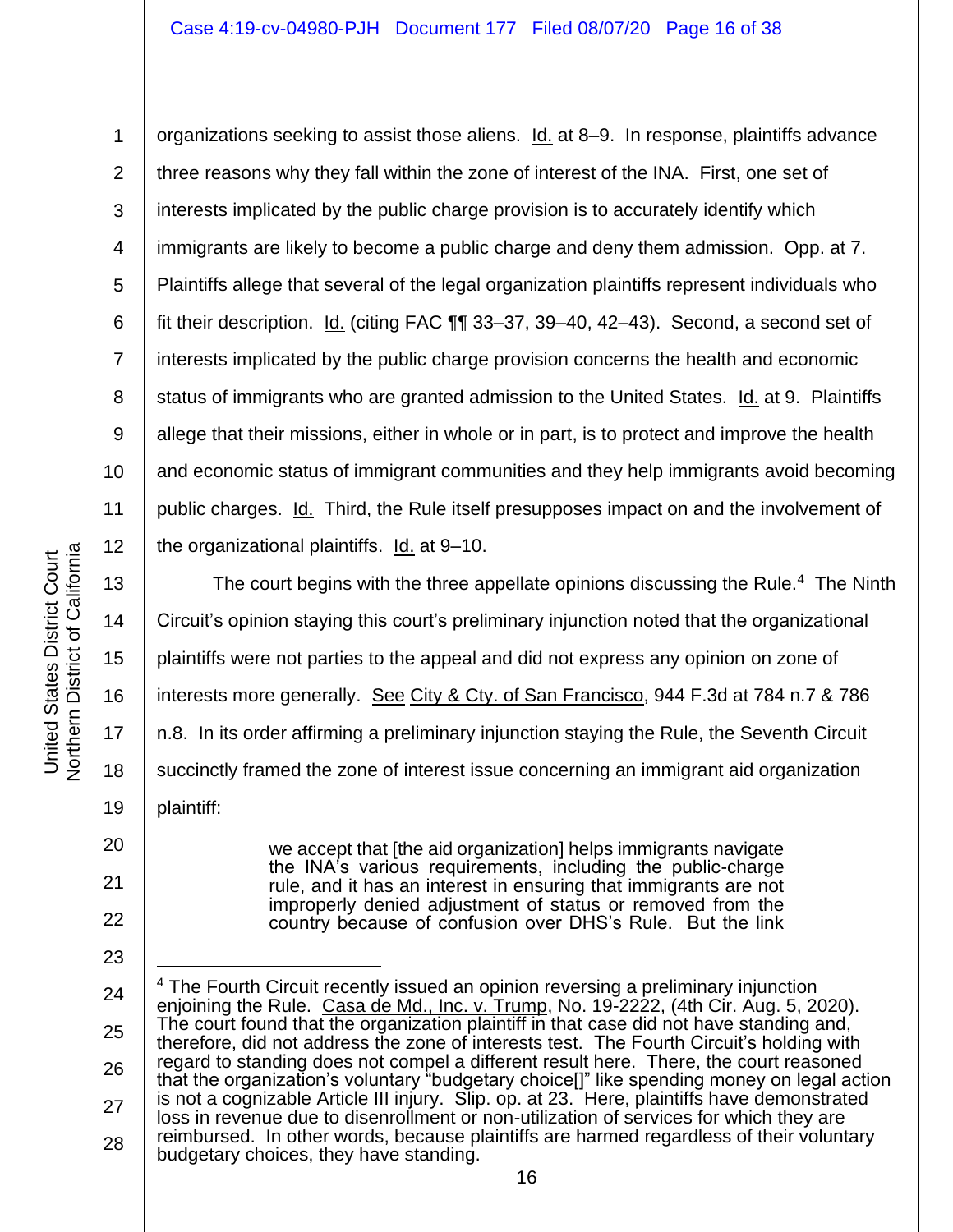Northern District of California Northern District of California United States District Court United States District Court

between these injuries and the purpose of the public-charge part of the statute is more attenuated, and thus it is harder to say that the injury [the organization] has asserted meets the "zone-of-interests" test.

- 3 Cook Cty., Illinois v. Wolf, 962 F.3d 208, 221 (7th Cir. 2020). The court declined to
- 4 resolve the organization's status since only one plaintiff was required to demonstrate it
- 5 fell within the zone of interests and a different plaintiff, Cook County, met that criteria. Id.
- 6 at 220. Most recently, the Second Circuit, in an opinion affirming a preliminary injunction
- 7 enjoining the Rule, held that aid organizations were within the zone of interests. New
- 8 York v. Dep't of Homeland Sec., — F.3d —, Nos. 19-3591, 19-3595, 2020 WL 4457951,
- 9 at \*12 (2d Cir. Aug. 4, 2020). The court reasoned that the organizations'

interests stem from their assorted missions to increase noncitizen well-being and status, which they express in their work to provide legal and social services to non-citizens. overbroad interpretation of the public charge ground, tipping the balance too far in the direction of exclusion at the expense of admission in the interest of family unity and economic vitality, imperils both these interests.

Id.

1

2

10

11

12

13

14

15 16 17 18 19 20 21 22 23 24 25 26 27 28 As an initial observation, the INA's public charge provision does not directly regulate the conduct of or benefit plaintiffs. The observation is not dispositive because in East Bay Sanctuary I, the Ninth Circuit noted that aid organizations' purpose in aiding immigrants seeking asylum was consistent with the INA's purpose to establish the statutory procedure for granting asylum to refugees. 932 F.3d at 768. In support of that statement, the court cited statutory sections in which "Congress took steps to ensure that pro bono legal services of the type that the [aid organizations] provide are available to asylum seekers."  $Id.$  (citing 8 U.S.C. § 1158(d)(4)(A)–(B)). The court also cited other statutory provisions in the INA which "give institutions like the [aid organizations] a role in helping immigrants navigate the immigration process." Id. (citing, e.g., 8 U.S.C.  $\S$  1101(i)(1)). While plaintiffs here do not cite a mandate similar to  $\S$  1158(d)(4), they cite the same sections as in East Bay Sanctuary I as evidence of Congress's intent that organizations have a role in helping immigrants navigate the immigration process. Unlike the preliminary injunction briefing and hearing, plaintiffs have now identified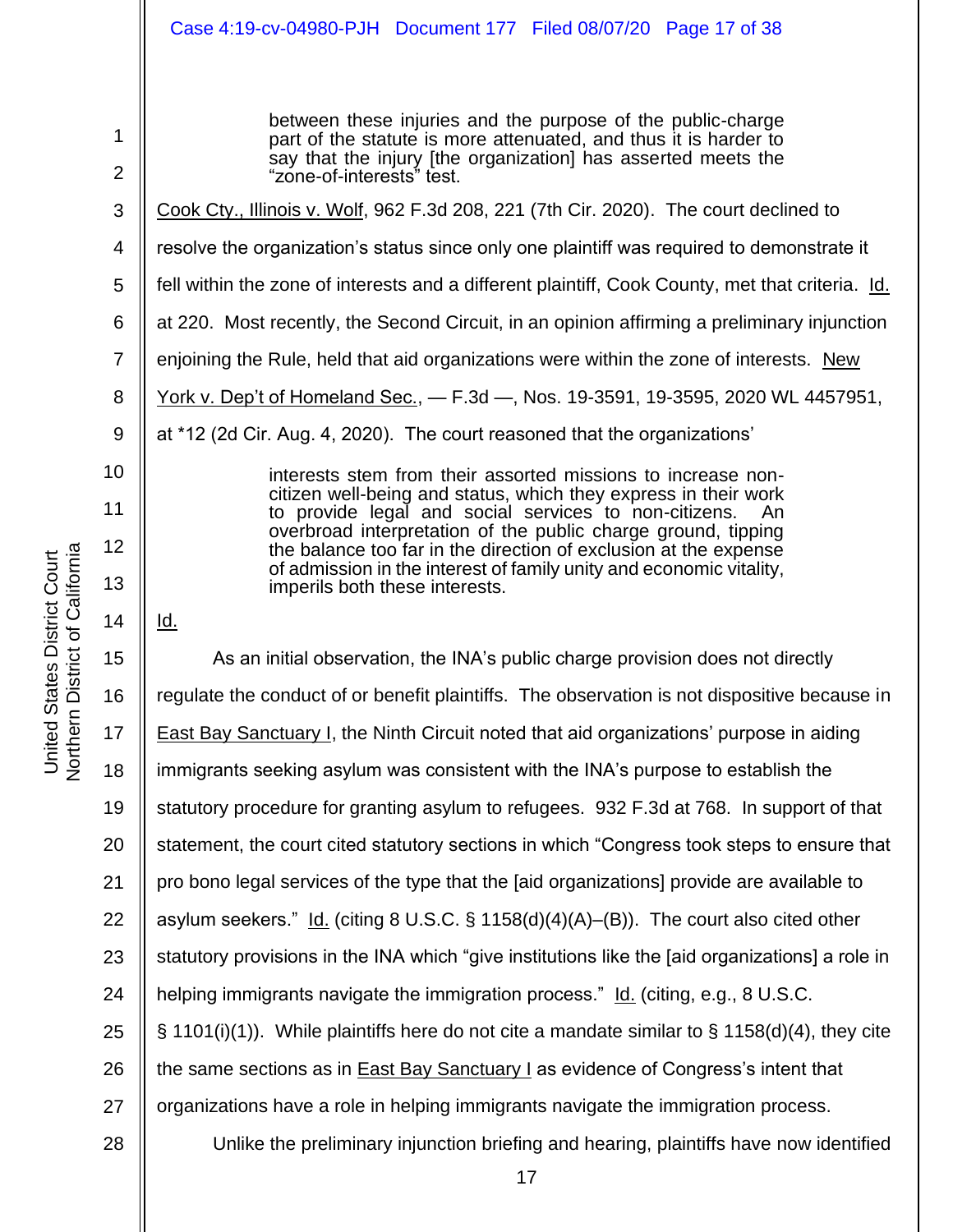1 2 3 4 5 6 7 8 9 10 11 12 13 14 15 16 17 18 statutory provisions that bring them within the zone of interest. Notably, the public charge provision excludes from its ambit any person who "is an applicant for, or is granted, nonimmigrant status under section 1101(a)(15)(U). 8 U.S.C. § 1182(a)(4)(E)(ii). In turn, 8 U.S.C. § 1101(a)(15)(U) cross references § 1184(p) and § 1184(p)(3)(A) requires the Attorney General and other government officials, where appropriate, to refer potential U visa applicants to nongovernmental organizations. Similarly, the public charge provision excludes persons who are "a qualified alien described in section 1641(c)." 8 U.S.C.  $\S$  1182(a)(4)(E)(iii). In turn, 8 U.S.C.  $\S$  1641(c)(4) includes "an alien who has been granted nonimmigrant status under section  $1101(a)(15)(T)$ " and §  $1101(i)(1)$  requires "the Secretary of Homeland Security, the Attorney General, and other Government officials, where appropriate, [to] provide the alien with a referral to a nongovernmental organization" for nonimmigrant aliens described in 8 U.S.C. § 1101(a)(15)(T)(i). Thus, "[t]hese statutes, which directly rely on institutions like [plaintiffs] to aid immigrants, are a sufficient 'indicator that the plaintiff[s] [are] peculiarly suitable challenger[s] of administrative neglect . . . support[ing] an inference that Congress would have intended eligibility' to bring suit." E. Bay Sanctuary I, 932 F.3d at 769 (third through seventh alterations in original) (quoting Hazardous Waste Treatment Council v. EPA, 861 F.2d 277, 283 (D.C. Cir. 1988)).

19 20 21 22 23 Moreover, the injury that plaintiffs complain of is within the zone of interests. Plaintiffs allege they have been harmed and will be harmed by a decrease in utilization of their services by aliens who are or believe they are subject to the Rule. As discussed, the public charge provision references other statutory sections that require, where appropriate, government officials to refer aliens to nongovernmental organizations.

24 25 26 27 28 Additionally, plaintiffs can show they are suitable challengers if their "interests are sufficiently congruent with those of the intended beneficiaries that the litigants are not more likely to frustrate than to further . . . statutory objectives." California, 963 F.3d at 942. "The test forecloses suit only when a plaintiff's interests are so marginally related to or inconsistent with the purposes implicit in the statute that it cannot reasonably be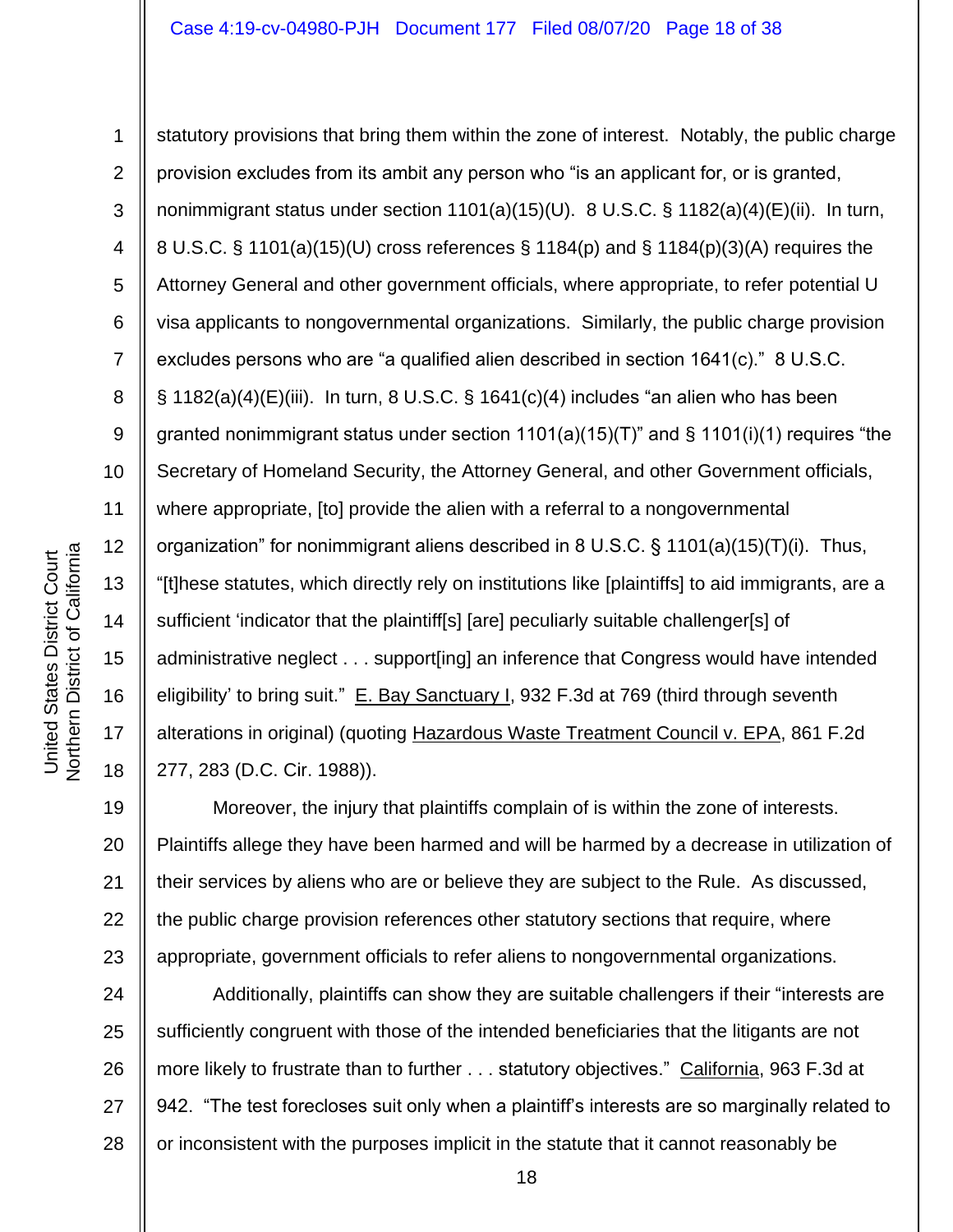assumed that Congress intended to permit the suit." Id. (internal quotation marks omitted) (quoting Match-E-Be-Nash-She-Wish, 567 U.S. at 225). In considering this prong of the zone of interests test, the court finds persuasive the Second Circuit's opinion that determined the organizations there were among "'those who in practice can be expected to police the interests that the statute protects[,]' namely, the admission of noncitizens who will be self-sufficient and the exclusion of those who will not." New York, 2020 WL 4457951, at \*12 (alteration in original) (quoting Fed. Defs. of N.Y., Inc. v. Fed. Bureau of Prisons, 954 F.3d 118, 131 (2d Cir. 2020); and citing Bank of Am. Corp. v. City of Miami, 137 S. Ct. 1296, 1304 (2017)).

10 11 12 13 14 15 16 17 18 19 20 21 22 23 24 25 26 27 28 Defendants quote an in chambers opinion issued by Justice O'Connor that determined that aid organizations were outside the zone of interests of the Immigration Reform and Control Act of 1986 ("IRCA"). I.N.S. v. Legalization Assistance Proj. of L.A. Cty. Fed'n of Labor, 510 U.S. 1301, 1302, 1305 (1993) (O'Connor, J., in chambers). Justice O'Connor wrote "IRCA was clearly meant to protect the interests of undocumented aliens, not the interests of organizations such as respondents." Id. at 1305. Other district courts have distinguished this statement on the grounds that Justice O'Connor's opinion was non-precedential and predates the Court's opinions in Match-E-Be-Nash-She-Wish Band and Lexmark. Cook Cty., Illinois v. McAleenan, 417 F. Supp. 3d 1008, 1021 (N.D. III. 2019); see Capital Area Immigrants' Rights Coal. v. Trump, — F. Supp. 3d —, No. CV 19-2117 (TJK), 2020 WL 3542481, at \*11 (D.D.C. June 30, 2020) (same). While these reasons might be valid, more persuasive is the fact that Legalization Assistance Project dealt with IRCA, 8 U.S.C. § 1255a, and not the public charge provision. As discussed above, the public charge provision incorporates other statutory sections providing for referrals by government officials to nongovernmental organizations thereby implicating their interests. Legalization Assistance Project also reasoned "[t]he fact that the INS regulation may affect the way an organization allocates its resources . . . does not give standing to an entity which is not within the zone of interests the statute meant to protect." 510 U.S. at 1305 (citation omitted). Here, the injury is not just

1

2

3

4

5

6

7

8

9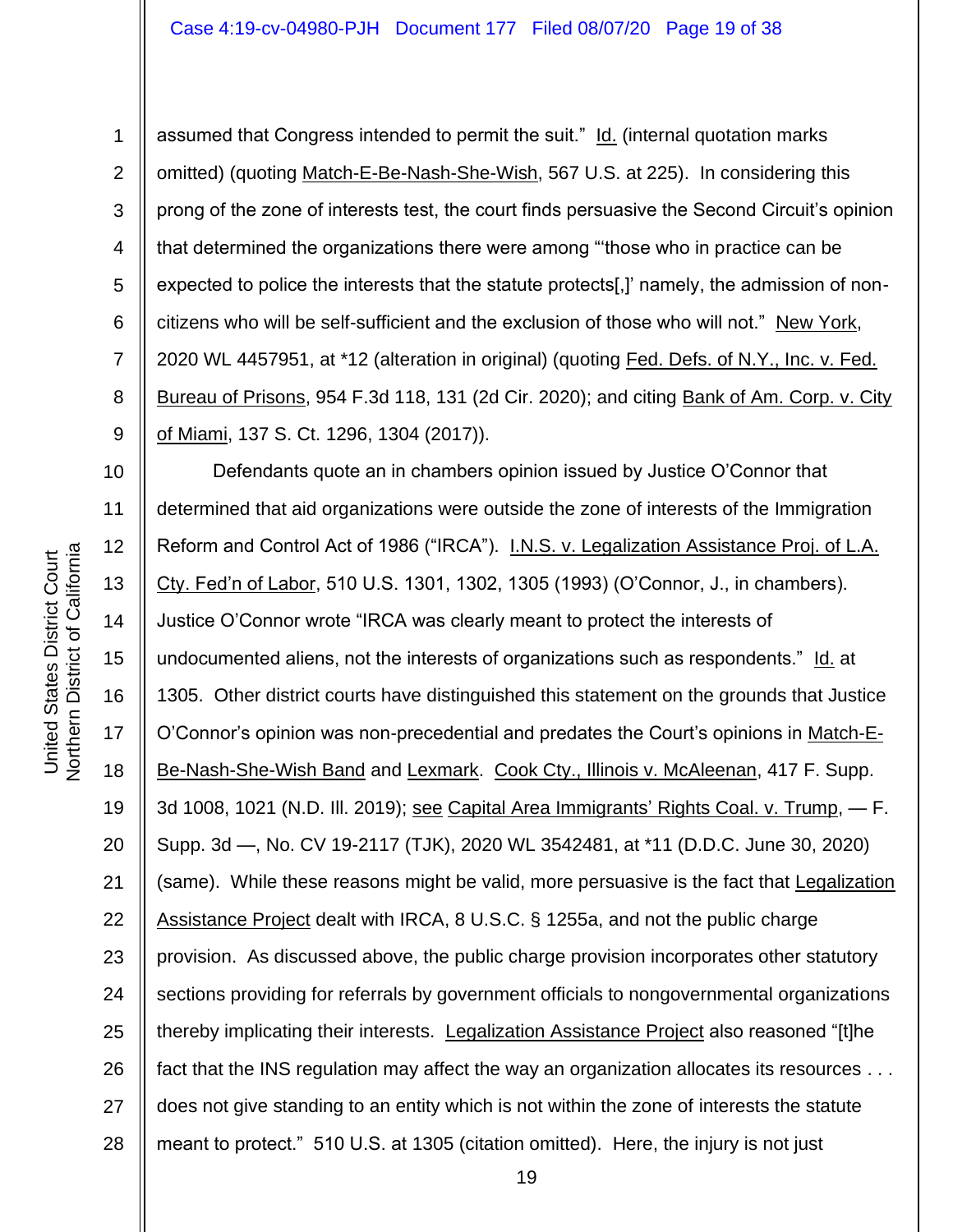2 3 diversion of resources but also a loss of resources tied to decreased utilization of plaintiffs' services. This factual difference is such that, even if Legalization Assistance Project were precedential, it would not apply in this case.

4 6 In sum, plaintiffs have put forward a more convincing argument than the one advanced at the preliminary injunction stage. Critically, the Supreme Court "has repeatedly emphasized that the zone of interests test is 'not especially demanding' in the APA context." California, 963 F.3d at 941 (quoting Lexmark, 572 U.S. at 130). Accordingly, the court cannot say as a matter of law that plaintiffs fall outside the zone of interests with regard to their APA claims.

10

1

5

7

8

9

## **ii. Whether Zone of Interests Applies to Constitutional Claims**

11 12 13 14 15 16 17 18 19 20 21 22 23 24 25 26 27 28 Next, defendants contend that plaintiffs' Fifth Amendment claims fail the zone of interests test because the Supreme Court has suggested that there is a heightened zone of interests requirement for implied causes of action such as plaintiffs' constitutional claim. Mtn. at 8 n.2. Yet, in the very case that defendants cite for this proposition, Clarke v. Securities Industry Association, 479 U.S. at 396, 400 n.16, the Court cautioned that "[w]hile inquiries into reviewability or prudential standing in other [non-APA] contexts may bear some resemblance to a 'zone of interest' inquiry under the APA, it is not a test of universal application." The Court went on to distinguish earlier dicta suggesting a zone of interest inquiry was applicable to constitutional claims, stating "[w]e doubt, however, that it is possible to formulate a single inquiry that governs all statutory and constitutional claims." Id. (citing Ass'n of Data Processing Serv. Orgs., Inc. v. Camp, 397 U.S. 150, 153 (1970)). As plaintiffs point out, the Ninth Circuit has also questioned whether a zone of interests test can be applied in light of the Court's decision in Lexmark, which focused on Congress's intent in creating statutory causes of action as opposed to causes of action that arise under the Constitution. See Sierra Club v. Trump, 929 F.3d 670, 701–02 (9th Cir. 2019) ("[W]e doubt that any zone of interests test applies to Plaintiffs' equitable cause of action."). Accordingly, the court declines to apply a zone of interest test to plaintiffs' constitutional claims.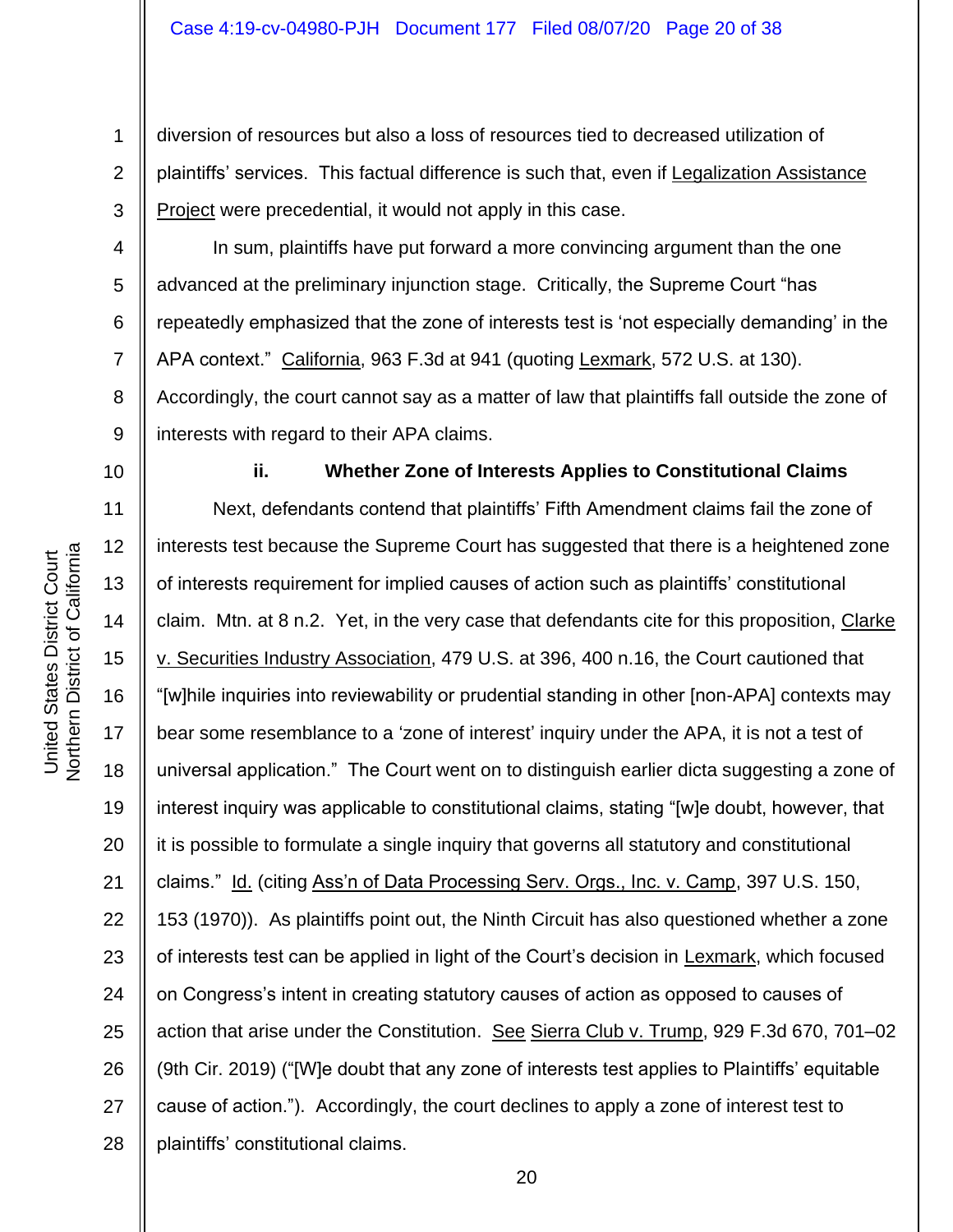4

5

6

7

8

1

In sum, the zone of interests test is not "especially demanding," Lexmark, 572 U.S. at 130, and, "at the very least, the [states'] interests are 'marginally related to' and 'arguably within' the scope of the statute." E. Bay Sanctuary Covenant v. Trump, 950 F.3d 1242, 1270 (9th Cir. 2020) (quoting Match-E-Be-Nash-She-Wish Band, 520 U.S. at 175–76). The court, therefore, DENIES defendants' motion with respect to zone of interests.

# **4. First and Second Claims—Contrary to Law and Arbitrary and Capricious**

9 10 11 12 13 14 15 16 17 18 19 20 21 22 23 24 25 Turning to defendants' motion with regard to the individual claims, the court addresses plaintiffs' first and second claims together as they present a related issue. In its preliminary injunction order, the court determined that plaintiffs were likely to succeed on the merits of their claim that the Rule was not in accordance with the INA. Dkt. 131 at 48. After a lengthy review of the prior legislative, regulatory, and judicial history of the term "public charge," the court determined that DHS's interpretation of the term "public charge" was not reasonable at Chevron step two. In its order staying the injunction, the Ninth Circuit determined that, at Chevron step one, the term "public charge" is not a term of art and not self-defining—thus, it was ambiguous. City & Cty. of San Francisco, 944 F.3d at 792. At step two, the court also reviewed the lengthy legislative history and case law surrounding the term "public charge" and concluded that there has not been "one fixed understanding of 'public charge' that has endured since 1882." Id. at 796. Instead, "[i]f anything has been consistent, it is the idea that a totality-of-the-circumstances test governs public-charge determinations. But different factors have been weighted more or less heavily at different times, reflecting changes in the way in which we provide assistance to the needy." Id. In resolving the step two analysis, the Ninth Circuit determined that the Rule was a reasonable interpretation of the INA. Id. at 799.

26 27 28 Also in its prior order, this court determined that plaintiffs were likely to succeed on the merits that the Rule is arbitrary and capricious because DHS failed to consider costs and benefits, including costs to state governments and health effects on state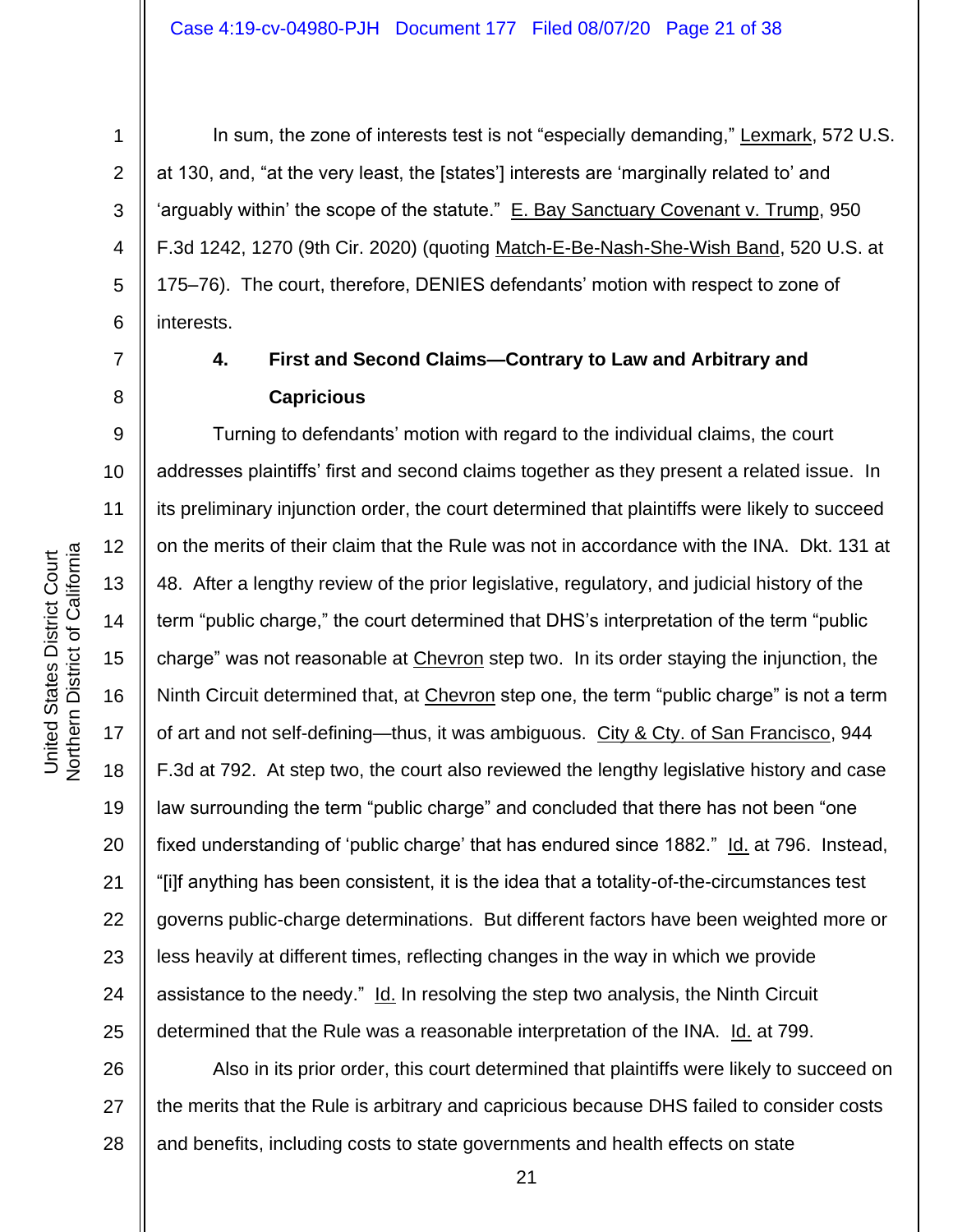3 4 6 7 populations. Dkt. 131 at 53. On appeal, the Ninth Circuit motions panel discussed both the cost-benefit issue and the public health effect issue. With regard to the former, the court observed that DHS "addressed at length the costs and benefits associated with the Final Rule." City & Cty. of San Francisco, 944 F.3d at 801. With respect to public health effects, the Ninth Circuit noted that "DHS not only addressed these concerns directly, it changed its Final Rule in response to the comments." Id. The court determined that DHS could change its policy as long as DHS acknowledged the change and explained the reasons for it. Id. at 805. In sum, the court held that DHS demonstrated that it was likely to succeed on the merits of the arbitrary and capricious claim.

As discussed more thoroughly in this court's order in State of California, et al., v. U.S. Department of Homeland Security, et al., No. 19-cv-04975-PJH, Dkt. 180, the procedural posture of this case presents several issues. For example, applying the motions panel's opinion would require the court to determine the extent to which the opinion is binding (or persuasive) as to each of plaintiffs' claims that defendants now seek to dismiss. Further, because the court has deferred ruling on defendants' motion to dismiss in the related case, it is therefore appropriate to follow a similar course of action here as plaintiffs' substantive claims largely overlap with the related case.

18 19 20 Accordingly, the court DEFERS RULING ON defendants' motion to dismiss plaintiffs' first and second causes of action until the Ninth Circuit issues an opinion on the preliminary injunction or otherwise disposes of the case.

21

1

2

5

8

9

10

11

12

13

14

15

16

17

## **5. Third, Fifth & Eighth Claims—McAleenan's Appointment**

22 23 24 25 26 27 28 Plaintiffs' third claim alleges that the Rule is arbitrary and capricious because then Acting Secretary of Homeland Security McAleenan was serving in that role in violation of DHS's organic statute and the APA. FAC ¶ 203. Similarly, plaintiffs' fifth claim alleges that McAleenan was not lawfully appointed under the FVRA and DHS's organic statute. Id. ¶¶ 211–13. Plaintiffs' eighth claim alleges that McAleenan's appointment violates the Appointments Clause, the FVRA, and DHS's organic statute and, therefore, seek relief under the Declaratory Judgment Act. Id. 1 230.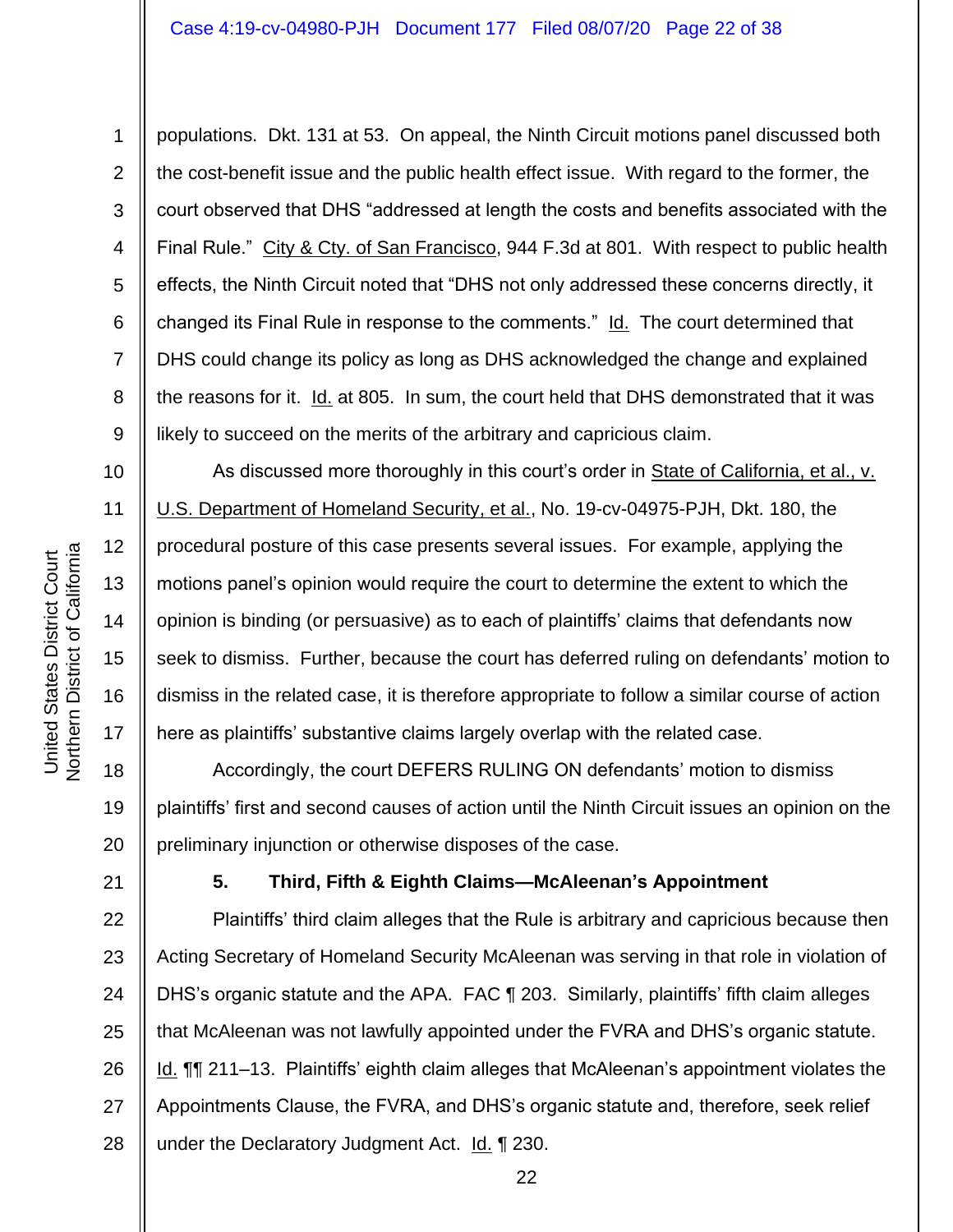**Northern District of California** Northern District of California United States District Court United States District Court

1

2

3

4

5

7

8

9

6 10 11 12 13 14 15 16 Defendants argue that McAleenan was lawfully appointed as Acting Secretary because, after enactment of the FVRA, Congress permitted DHS to set its order of succession. Mtn. at 17. On April 9, 2019, then Secretary Kirstjen Nielsen established a new succession order that placed the Customs and Border Patrol ("CBP") Commissioner third in the line of succession. Id. at 18. McAleenan was CBP Commissioner at the time, the positions above him were vacant, and, therefore, he was lawfully appointed. Id. Plaintiffs respond that then Secretary Nielsen's amended order of succession only applied when the Secretary is "unavailable to act during a disaster or catastrophic emergency." Opp. at 18. Instead, plaintiffs contend that relevant DHS order required that, following the resignation of the Secretary, Executive Order 13753 governed the order of succession and provided an order of succession different than Nielsen's order. Id. Under Executive Order 13753, McAleenan was seventh, not third, in line and there were two Senate-confirmed appointees in front of him. Id. Defendants reply that Secretary Nielsen's order expressly "designate[d] the order of succession for the Secretary of Homeland Security[.]" Reply at 14. This order clearly defined the order of succession and controls over any previous version of the order of succession. Id.

17 18 19 20 21 22 23 24 25 26 27 28 Resolving this issue requires examination of the FVRA, DHS's organic statute, and the orders issued pursuant to the organic statute. "Congress broadly designated the [FVRA] to be the 'exclusive means for temporarily authorizing an acting official to perform the functions and duties of any' Executive office that would otherwise require Senate confirmation." Guedes v. Bureau of Alcohol, Tobacco, Firearms & Explosives, 920 F.3d 1, 11 (D.C. Cir. 2019) (per curiam) (quoting 5 U.S.C. § 3347(a)). "But there is an 'unless'—Congress crafted exceptions to that exclusivity." Id. DHS's organic statute has two such exceptions that apply notwithstanding the FVRA. First, 6 U.S.C. § 113(g)(1) requires the Under Secretary for Management to serve as Acting Secretary if the Secretary or Deputy Secretary is unavailable to perform the duties of Secretary. Second, § 113(g)(2) permits the Secretary to "designate such other officers of the Department in further order of succession to serve as Acting Secretary."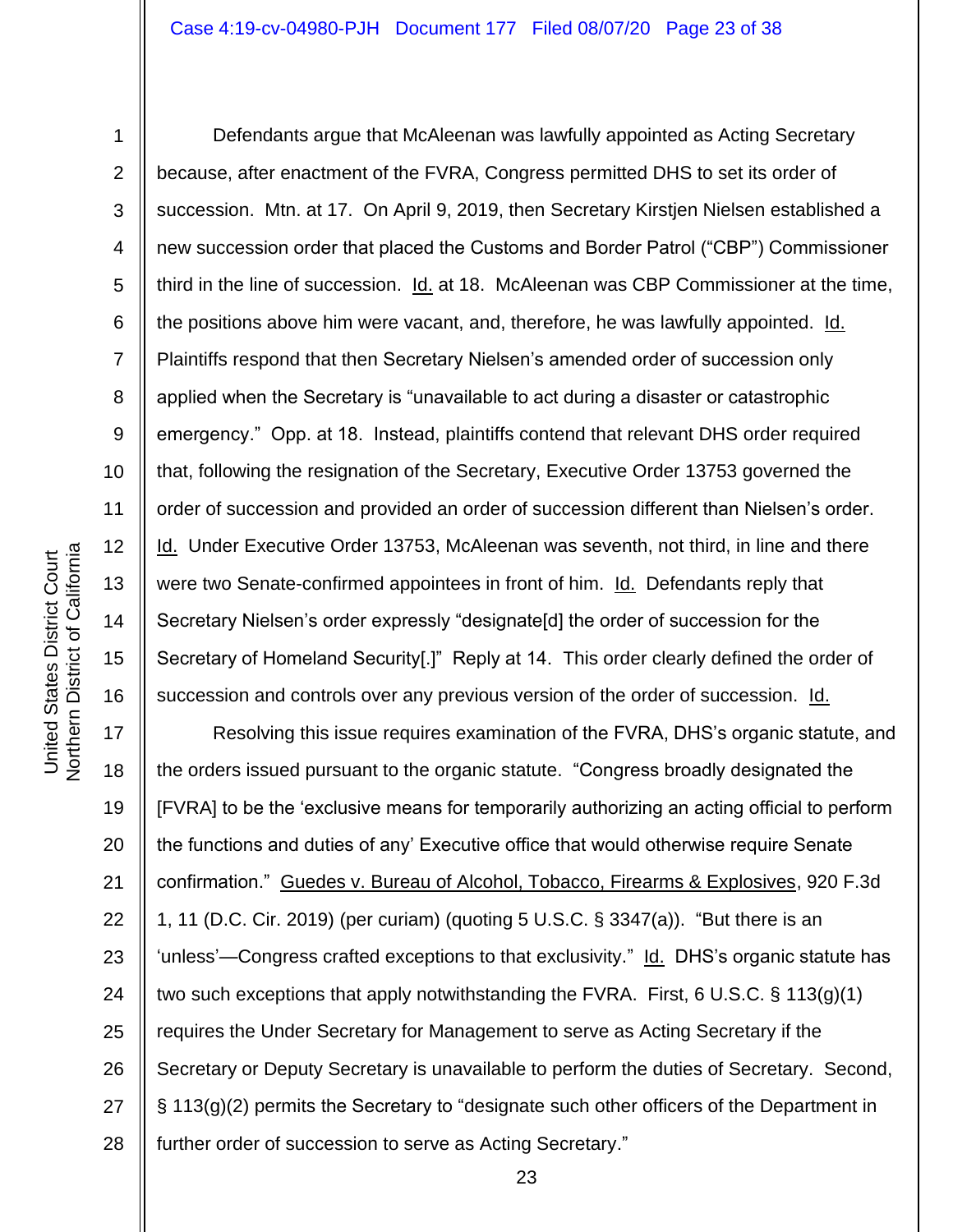1 2 3 4 5 6 7 8 9 10 11 12 13 14 15 16 17 18 19 20 21 22 23 24 25 26 In December 2016, then Secretary of Homeland Security Jeh Johnson issued an order of succession, entitled DHS Delegation No. 00106, that stated in relevant part: **II. Succession Order/Delegation** A. In case of the Secretary's death, resignation, or inability to perform the functions of the Office, the orderly succession of officials is governed by Executive Order 13753, amended on December 9, 2016. B. I hereby delegate to the officials occupying the identified positions in the order listed (Annex A), my authority to exercise the powers and perform the functions and duties of my office, to the extent not otherwise prohibited by law, in the event I am unavailable to act during a disaster or catastrophic emergency. Dkt. 167-1, at 2.<sup>5</sup> On April 9, 2019, Secretary Nielsen signed an order that approved an amendment to Delegation No. 00106. That amendment invoked 6 U.S.C. § 113(g)(2) and stated: "I hereby designate the order of succession for the Secretary of Homeland Security as follows: Annex A of DHS Orders of Succession and Delegations of Authorities for Named Positions, Delegation No. 00106, is hereby amended by striking the text of such Annex in its entirety and inserting the following in lieu thereof: . . . ." Dkt. 166-3, at 3. The amendment then listed the order of succession with the CBP Commissioner third in line. Id. Thus far, the parties are in general agreement about the relevant authorities and documents. Where they depart is the effect of the April 9th order. Defendants argue that the amendment designated the order of succession in all cases, regardless of whether it involved section II, subparagraph A of Delegation No. 00106 (i.e., in case of the Secretary's death, resignation, or inability to perform the functions of the Office), or subparagraph B (i.e., when the Secretary is unavailable to act during a disaster or <sup>5</sup> Plaintiffs attach a copy of Delegation No. 00106, dated as of April 10, 2019, to their opposition. Additionally, defendants attach a copy of Secretary Nielsen's order amending Delegation No. 00106 to their motion. Dkt. 166-3. While neither document was attached

27 28 to the pleading, the court can consider documents "whose contents are alleged in a complaint and whose authenticity no party questions . . . ." Knievel, 393 F.3d at 1076. The FAC references both documents and neither party challenges the authenticity of the documents in question. FAC ¶¶ 149–50.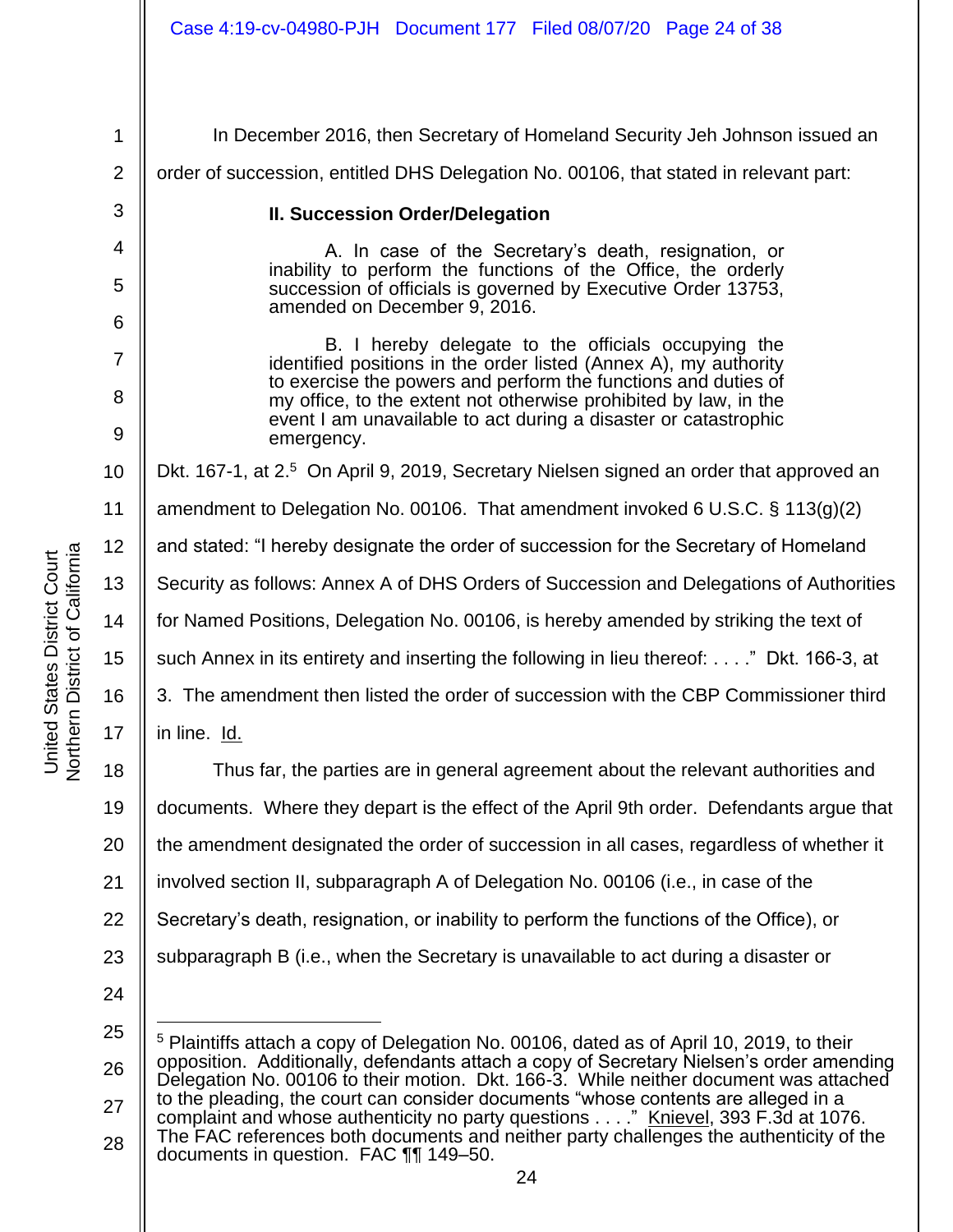Northern District of California Northern District of California United States District Court United States District Court

1

2 3 4 5 6 7 8 9 10 11 12 13 14 15 16 17 18 catastrophic emergency). In support of their argument, defendants quote the text of the April 9th order: "I hereby designate the order of succession for the Secretary of Homeland Security as follows . . . ." Mtn. at 18; Reply at 14 ("Secretary Nielsen's order, in no uncertain terms, expressly 'designate[d] the order of succession for the Secretary of Homeland Security[.]"). This is an instance where the omitted material, signified by the ellipses in defendants' motion and the bracket in their reply, is critical to understanding what exactly Secretary Nielsen ordered. The order states, "I hereby designate the order of succession for the Secretary of Homeland Security as follows:" Dkt. 166-3 at 3 (emphasis added). Here is what followed: "Annex A of DHS Orders of Succession and Delegations of Authorities for Named Positions, Delegation No. 00106, is hereby amended by striking the text of such Annex in its entirety and inserting the following in lieu thereof: Annex A. Order for Delegation of Authority by the Secretary of the Department of Homeland Security." Id. The order of succession is then laid out in the amended Annex A. In other words, the April 9th order only replaced Annex A and made no other changes to Delegation No. 00106. Thus, when Secretary Nielsen resigned "the orderly succession of officials [was] governed by Executive Order 13753, amended on December 9, 2016," but not the amended Annex A, which only applied when the Secretary was unavailable due to disaster or catastrophic emergency. Dkt. 167-1.

19 20 21 22 23 24 25 26 27 28 Had Secretary Nielsen intended to modify the order of succession applicable in case of the Secretary's death, resignation, or inability to perform the functions of the Office, then her order could have so stated. In fact, plaintiffs cite a later amendment of Delegation No. 00106 by Acting Secretary McAleenan, which stated "Section II.A of DHS Delegation No. 00106, DHS Orders of Succession and Delegations of Authorities for Named Positions, is amended hereby to state as follows: 'In case of the Secretary's death, resignation, or inability to perform the functions of the Office, the order of succession of officials is governed by Annex A.'" Dkt. 167-2 at 2 (emphasis added). The fact that McAleenan amended Delegation No. 00106 to modify section II.A to crossreference Annex A but Nielsen did not, reinforces the conclusion that at the time of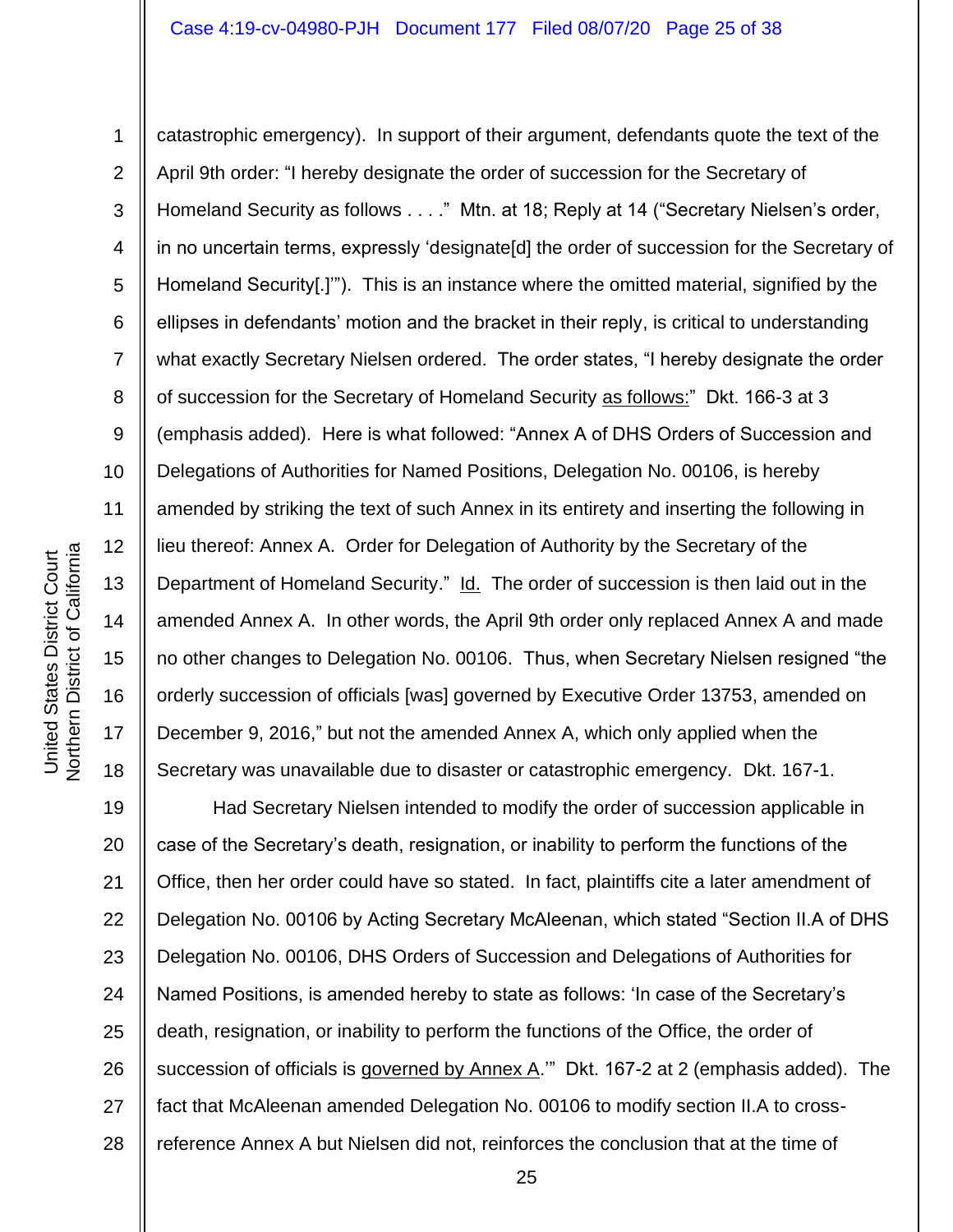1 2 3 4 5 6 7 8 9 10 11 12 13 14 15 16 17 18 19 20 21 22 23 24 25 Nielsen's resignation, Executive Order 13753 governed the order of succession. In turn, Executive Order 13753, amended December 9, 2016, provided: Subject to the provisions of subsection (b) of this section, the officers named in subsection (a) of this section, in the order listed, shall act as, and perform the functions and duties of the office of, the Secretary of Homeland Security (Secretary), if they are eligible to act as Secretary under the provisions of the Federal Vacancies Reform Act of 1998, 5 U.S.C. 3345 et seq. (Vacancies Act), during any period in which the Secretary has died, resigned, or otherwise become unable to perform the functions and duties of the office of Secretary. 81 Fed. Reg. 90,667, 90,667. The Executive Order then lists the order of succession and the CBP Commissioner is seventh in line. Id. Plaintiffs allege that, at the time of McAleenan's elevation to Acting Secretary, the roles of both the Under Secretary for National Protection and Programs and the Under Secretary for Intelligence and Analysis were filled by Senate-confirmed appointees such that McAleenan's appointment was invalid and any action by him was ultra vires. FAC ¶¶ 152–53. This is not the end of the inquiry, however. As quoted above, subsection (a) is "[s]ubject to the provisions of subsection (b)." 81 Fed. Reg. at 90,667. Subsection (b) provides: "Notwithstanding the provisions of this section, the President retains discretion, to the extent permitted by the Vacancies Act, to depart from this order in designating an acting Secretary." Id. at 90,668. Thus, as long as McAleenan's appointment was permitted by the FVRA, the President had the discretion to appoint him as Acting Secretary. Plaintiffs do not allege that McAleenan failed to meet one of the three options provided by the FVRA for the temporary appointment of officers. See Guedes, 920 F.3d at 11 (discussing the three options). Accordingly, the President had discretion to appoint McAleenan as Acting Secretary regardless of the order of succession outlined in subsection (a) of Executive Order 13753. For the foregoing reasons, defendants' motion to dismiss plaintiffs' third, fifth, and

26 eighth (pertaining to McAleenan) causes of action is GRANTED.

27 28

# **6. Fourth, Sixth & Eighth Claims—Cuccinelli's Appointment**

Plaintiffs' fourth claim alleges that the Rule is arbitrary and capricious because

Northern District of California Northern District of California United States District Court United States District Court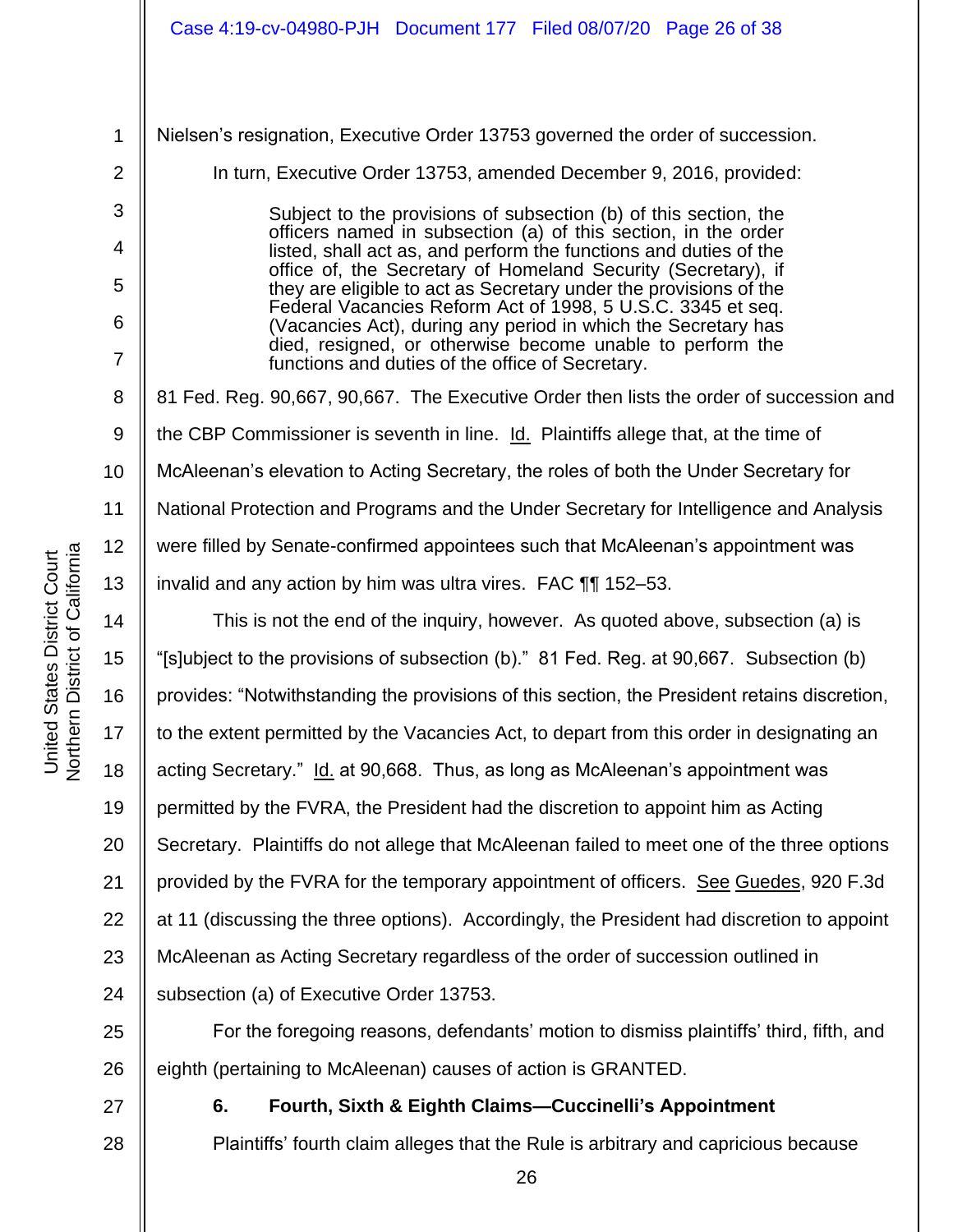then Acting Director of USCIS Cuccinelli was serving in that role in violation of the FVRA and the APA. FAC ¶ 206. Their sixth claim alleges that Cuccinelli was not eligible to be appointed as Acting Director of USCIS under the FVRA and, therefore, his actions have no force or effect. Id. 11 216-18. Plaintiffs' eighth claim alleges that Cuccinelli's appointment violates the Appointments Clause, the FVRA, and DHS's organic statute and, therefore, seek relief under the Declaratory Judgment Act.

Defendants argue that both claims against Cuccinelli should be dismissed because the Rule was promulgated under the authority and signature of Acting Secretary McAleenan and not Cuccinelli. Mtn. at 18. Plaintiffs respond that they allege that Cuccinelli's pre-promulgation involvement likely entailed taking FVRA-defined action. Opp. at 19. They also argue that because Cuccinelli's appointment violated FVRA, his substantial involvement in the promulgation of the Rule renders it not in accordance with law. Id. at 20.

Plaintiffs advance two separate theories regarding Cuccinelli's appointment. Both theories advance from the same predicate, Cuccinelli's appointment violated section 3345 of the FVRA. The first theory is that because of the predicate FVRA violation, the Rule was arbitrary and capricious under the APA. The second theory is that because of the predicate violation, the Rule is rendered void by a separate FVRA provision.

19 20 21 22 23 24 25 26 27 Under the APA, "an agency action" that is "not in accordance with law" must be held "unlawful and set aside." 5 U.S.C. § 706(2). "The FVRA renders any action taken in violation of the statute void ab initio: section 3348(d) declares that '[a]n action taken by any person who is not acting [in compliance with the FVRA] shall have no force or effect' and 'may not be ratified.'" SW Gen., Inc. v. N.L.R.B., 796 F.3d 67, 78 (D.C. Cir. 2015) (alterations in original) (quoting 5 U.S.C.  $\S 3348(d)(1)$ –(2)). Assuming for the sake of argument that plaintiffs are correct regarding their predicate FVRA violation,—i.e., Cuccinelli's appointment violated FVRA—it does not follow that he took an action that can be remedied under either the APA or the FVRA.

Title 8 U.S.C. § 1103(a) prescribes the powers and duties of the Secretary of

1

2

3

4

5

6

7

8

9

10

11

12

13

14

15

16

17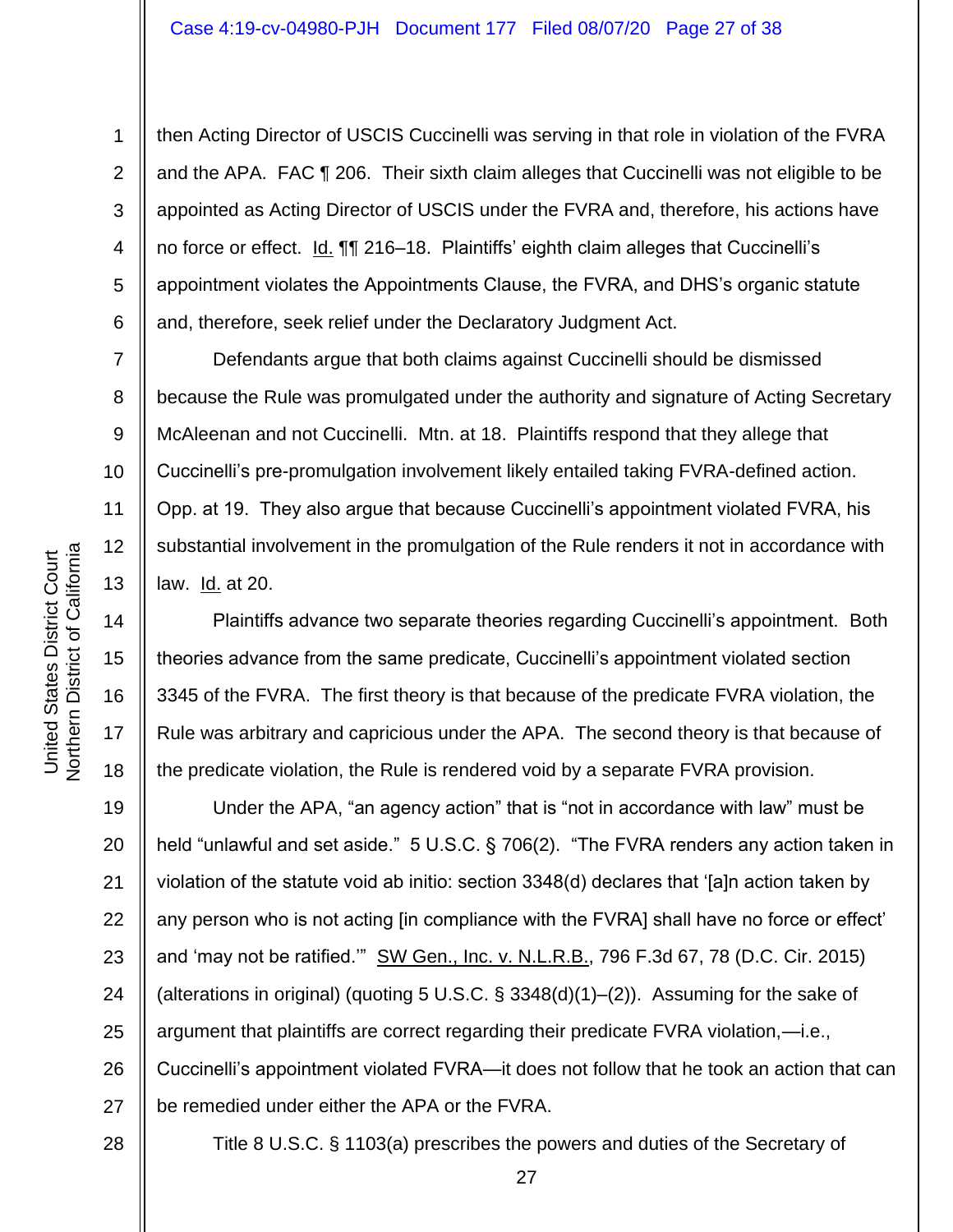United States District Court

Northern District of California United States District Court

1 2 3 4 6 7 8 15 16 17 Homeland Security including charging him or her "with the administration and enforcement" of immigration laws and establishing regulation as he or she deems necessary for carrying out his or her authority under the provisions of the INA. 8 U.S.C. § 1103(a)(1), (3). Pursuant to that authority, DHS issued both the NPRM and the Rule. 83 Fed. Reg. at 51,116; 84 Fed. Reg. at 41,295 ("DHS's authority for making public charge inadmissibility determinations and related decisions is found in several statutory provisions."). The Rule was issued pursuant to then Acting Secretary McAleenan's authority, 84 Fed. Reg. at 41,295–96, and under his signature, id. at 41,508. The NPRM was issued pursuant to then Secretary Nielsen's authority, 83 Fed. Reg. at 51,124, and signature, id. at 51,296. Plaintiffs challenge the promulgation of that Rule, which was not issued pursuant to Cuccinelli's authority (or even under USCIS's authority). For that reason, this case is unlike the only district court that determined Cuccinelli to be unlawfully appointed and, as a remedy, set aside asylum directives there were issued by Cuccinelli. L.M.-M. v. Cuccinelli, 442 F. Supp. 3d 1, 11, 37 (D.D.C. 2020). Even if plaintiffs were able to demonstrate that Cuccinelli was unlawfully appointed, they cannot state a claim for violation under the FVRA or the APA with regard to promulgation of the Rule.

18 19 20 21 For the foregoing reasons, defendants' motion to dismiss plaintiffs' fourth, sixth, and eighth (pertaining to Cuccinelli) causes of action is GRANTED. Because the Rule was promulgated under the acting DHS Secretary's authority, no additional factual allegations could state a claim and further amendment of these claims would be futile.

22

# **7. Seventh Claim—Equal Protection**

23 24 25 26 27 28 Defendants move to dismiss plaintiffs' seventh claim for violation of the Equal Protection component of the Fifth Amendment. The Equal Protection Clause of the Fourteenth Amendment commands that no state shall "deny to any person within its jurisdiction the equal protection of the laws," U.S. Const. amend. XIV, § 1, which amounts to a direction that all persons who are similarly situated should be treated alike. City of Cleburne v. Cleburne Living Ctr., 473 U.S. 432, 439 (1985). The equal protection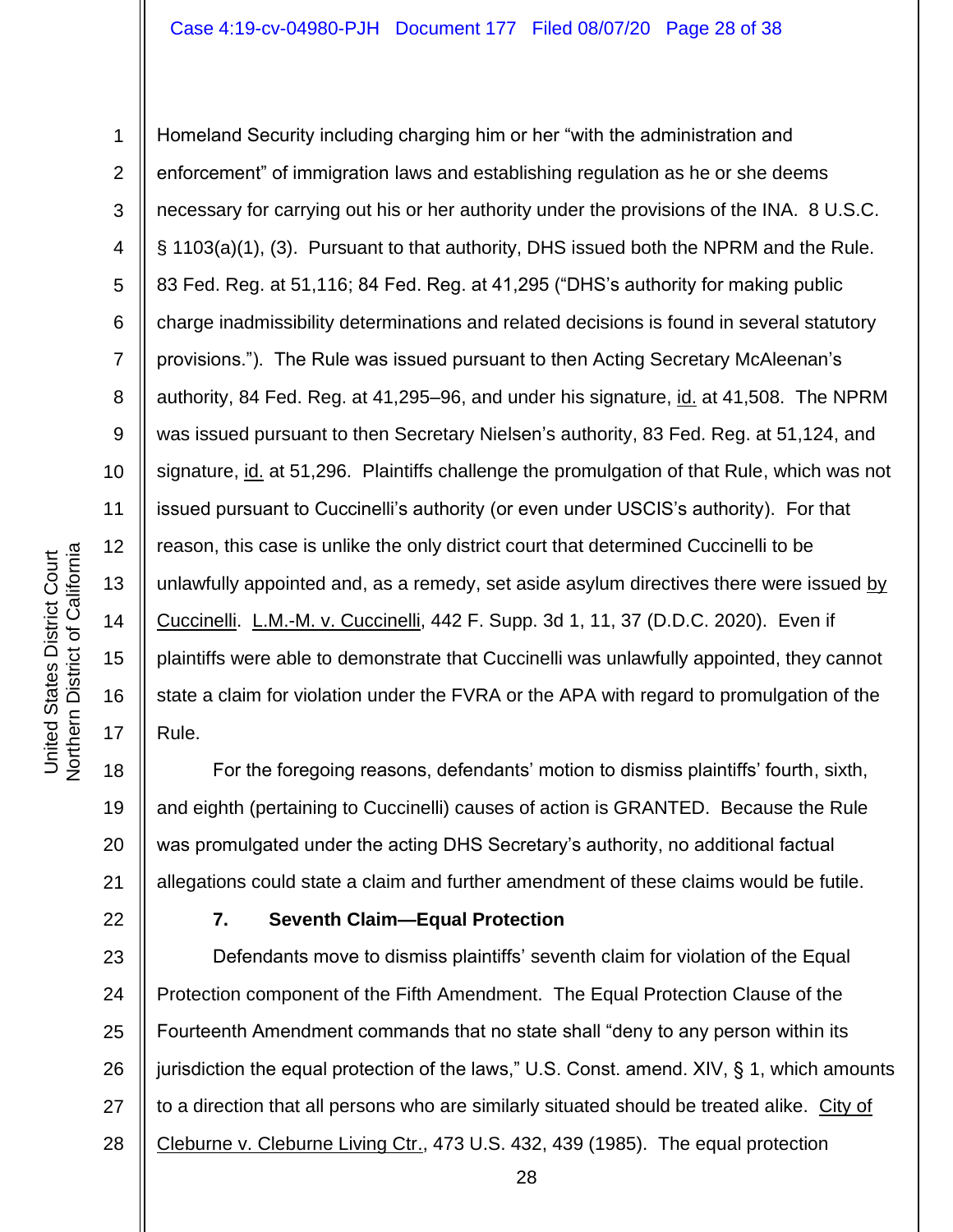component of the Fifth Amendment's Due Process Clause imposes a similar obligation on the federal government. See Bolling v. Sharpe, 347 U.S. 497, 499–500 (1954); see also I.N.S. v. Pangilinan, 486 U.S. 875, 886 (1988) (considering "the possibility of a violation of the equal protection component of the Fifth Amendment's Due Process Clause").

Defendants argue that plaintiffs' Equal Protection claims should be dismissed because the Rule is facially neutral, and plaintiffs cannot establish discriminatory intent. Mtn. at 19. Defendants contend that the court should apply a narrow standard of review, as required by Trump v. Hawaii, 138 S. Ct. 2418 (2018), because this case implicates the Executive Branch's authority over the admission and exclusion of foreign nationals. Mtn. at 20. According to defendants, the FAC contains no allegations suggesting that the Rule is not at least plausibly related to DHS's stated objectives. Id. Defendants also contend that the public statements by government officials upon which plaintiffs rely were not made by DHS officials and have no express connection to the Rule. Id. at 21.

Plaintiffs respond that they have alleged sufficient facts to plausibly demonstrate defendants acted with a discriminatory purpose. Opp. at 21. These allegations include: the Rule will bear more heavily on non-white immigrants, which DHS acknowledged in the Rule, (id.); statements by administration officials indicate that the Administration was motivated in part by racial animus (id. at 22–23); and the sequence of events leading to the promulgation of the Rule indicate a substantive departure from the normal decisionmaking process, (id. at 23). Plaintiffs next argue that Trump v. Hawaii is not applicable where, as here, DHS's regulated activity applies to people already residing in the United States and national security concerns are not present. Id. at 23–24.

24 25 26 27 28 In its order on defendants' motion to dismiss in California, et al. v. Department of Homeland Security, et al., No. 19-cv-4975-PJH, Dkt. 180, the court discussed at length the Supreme Court's jurisprudence regarding initial entry cases and whether plaintiffs in that case could state a claim for an Equal Protection violation. Rather than recapitulate that discussion in its entirety, the court summarizes a few main points. To begin, the

1

2

3

4

5

6

7

8

9

10

11

12

13

14

15

16

17

18

19

20

21

22

23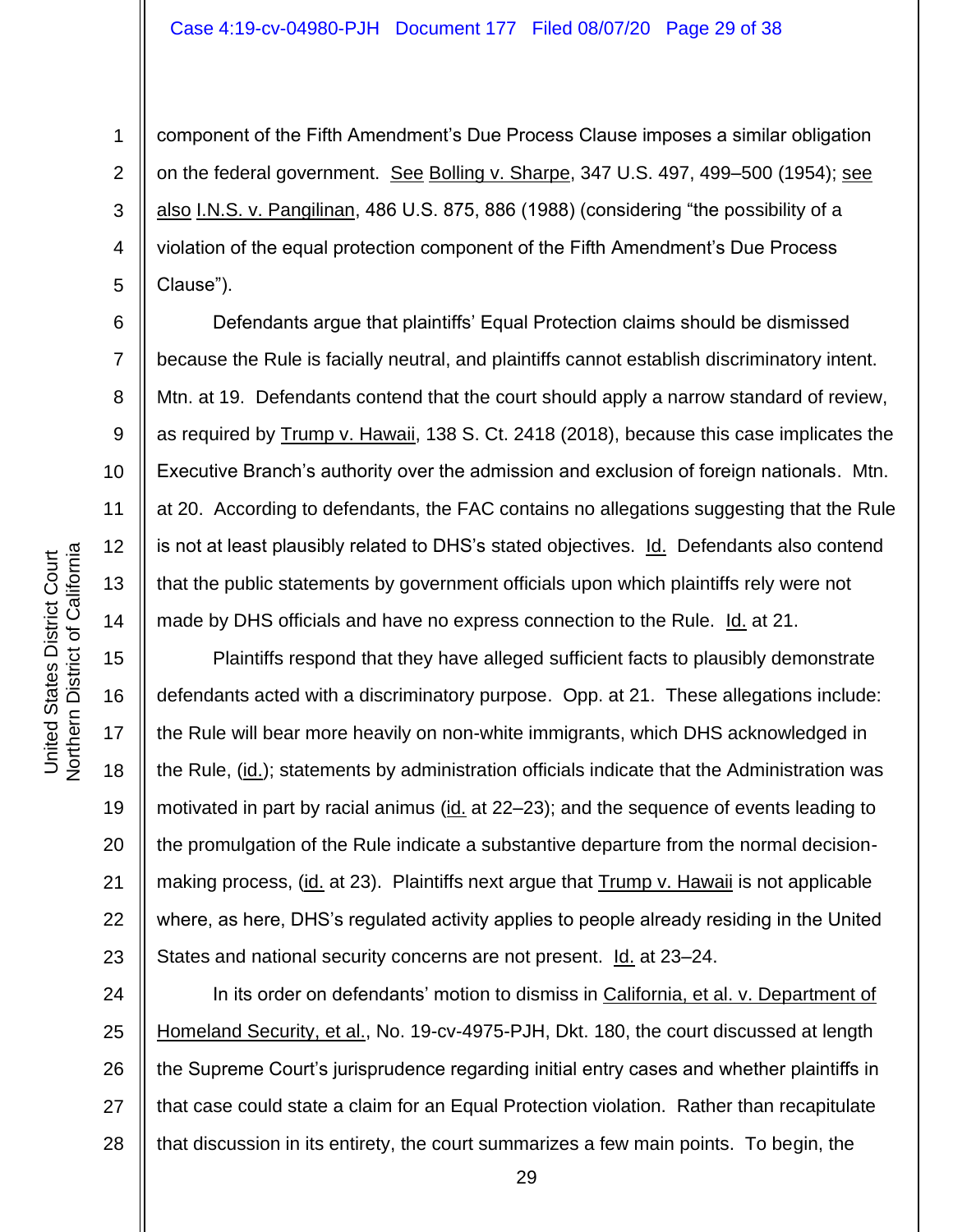## Case 4:19-cv-04980-PJH Document 177 Filed 08/07/20 Page 30 of 38

3 6 7 8 10 11 12 13 14 15 Court has long recognized that Congress's power concerning the initial entry of aliens into the country is plenary. See Fiallo v. Bell, 430 U.S. 787, 792 (1977) ("This Court has repeatedly emphasized that 'over no conceivable subject is the legislative power of Congress more complete than it is over' the admission of aliens." (quoting Oceanic Navigation Co. v. Stranahan, 214 U.S. 320, 339 (1909)). However, once an alien arrives in the United States and begins establishing ties to the country, the Court has recognized certain constitutional protections extend to those persons, even if their presence is "unlawful, involuntary, or transitory." Mathews v. Diaz, 426 U.S. 67, 77 (1976) ("There are literally millions of aliens within the jurisdiction of the United States. The Fifth Amendment, as well as the Fourteenth Amendment, protects every one of these persons from deprivation of life, liberty, or property without due process of law." (citations omitted)). It is therefore necessary to distinguish whether a government action involves an initial entry into the United States or whether an alien has begun to establish ties with the United States such that his or her constitutional status changes accordingly. See Landon v. Plasencia, 459 U.S. 21, 32 (1982).

16 17 18 19 20 21 22 23 24 25 26 Trump v. Hawaii is best viewed as an initial entry case where Congress's power is at its height. In that case, the Supreme Court examined an Equal Protection challenge to an executive order issued by the President that restricted entry into the United States by foreign nationals of select countries, nearly all majority-Muslim countries. Hawaii, 138 S. Ct. at 2403–04. The Court considered but ultimately did not apply the highly deferential standard of review articulated in Kleindienst v. Mandel, 408 U.S. 753, 756–57 (1972), noting that stating "Mandel's narrow standard of review 'has particular force' in admission and immigration cases that overlap with 'the area of national security.'" Hawaii, 138 S. Ct. at 2419 (quoting Kerry v. Din, 576 U.S. 86, 104 (2015) (Kennedy, J., concurring)). Instead, the Court applied rational basis review and upheld the proclamation on those grounds. Id. at 2420–21.

27 28 Similar to Hawaii, the Rule applies to immigrants and nonimmigrants seeking initial admission to the United States. 84 Fed. Reg. at 41,295. Unlike Hawaii, it also applies to

1

2

4

5

9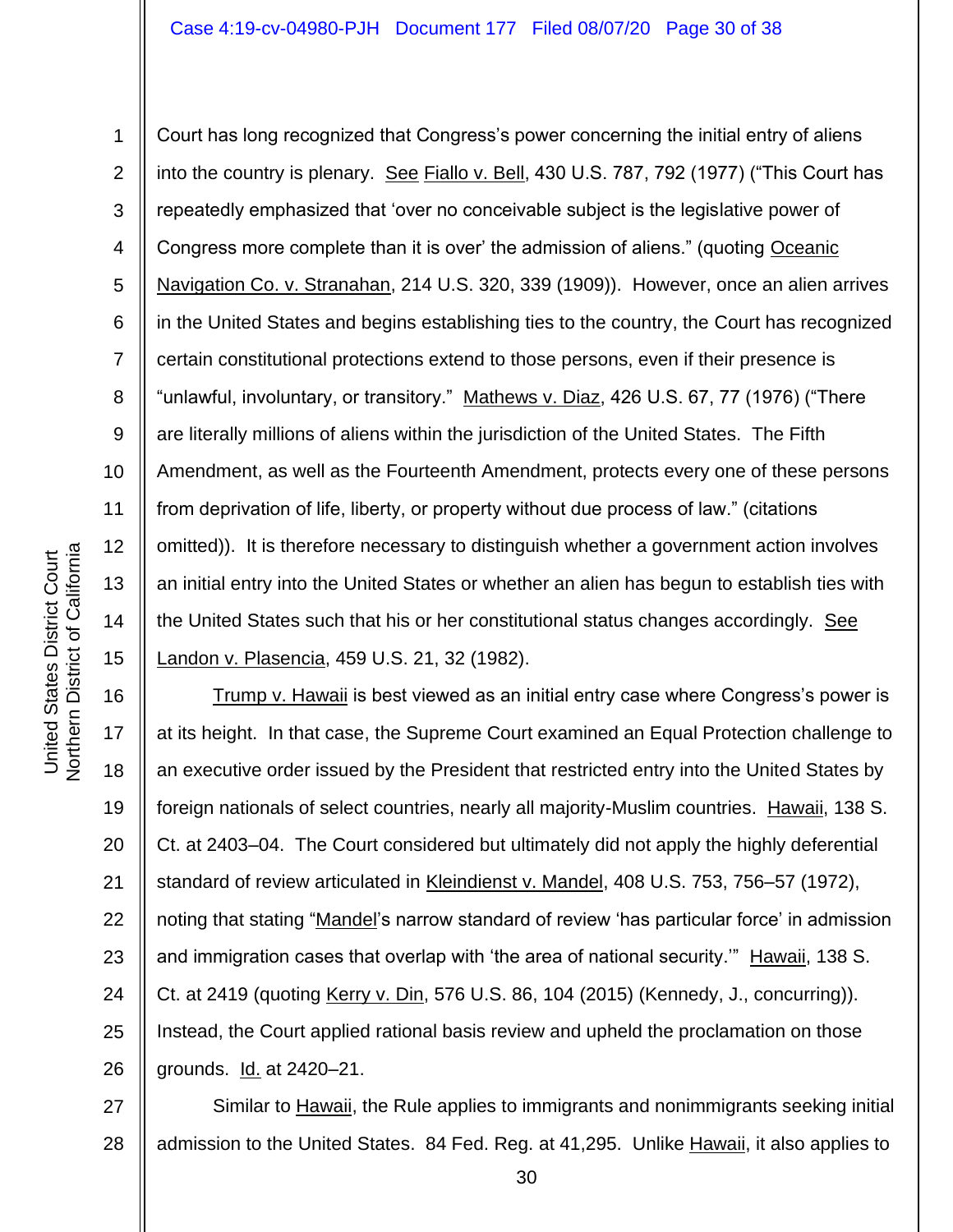1

2

3

4

5

6

7

8

9

11 12 Northern District of California Northern District of California United States District Court United States District Court 13 14 15 17

aliens who are already physically present in the United States and seeking adjustment of status. Id. Because the Rules applies in part to aliens who are already in the United States, defendants cannot entirely rely on cases based on Congress's plenary power over initial entry cases to uphold the Rule. Moreover, aliens who are physically present in the United States can state a claim for violation of the Equal Protection component of the Fifth Amendment. See Kwai Fun Wong v. United States, 373 F.3d 952, 970–73 (9th Cir. 2004); see also Plyler v. Doe, 457 U.S. 202, 210 (1982) ("Indeed, we have clearly held that the Fifth Amendment protects aliens whose presence in this country is unlawful from invidious discrimination by the Federal Government." (citing Mathews, 426 U.S. at 77)).

16 18 19 20 21 22 23 24 In Department of Homeland Security v. Regents of the University of California, writing for a plurality with regard to an Equal Protection challenge to the Administration's revocation of the Deferred Action for Childhood Arrivals ("DACA") program, Chief Justice Roberts stated that "[t]o plead animus, a plaintiff must raise a plausible inference that an 'invidious discriminatory purpose was a motivating factor' in the relevant decision. Possible evidence includes disparate impact on a particular group, '[d]epartures from the normal procedural sequence,' and 'contemporary statements by members of the decisionmaking body.'" 140 S. Ct. at 1915 (second alteration in original) (quoting Arlington Heights, 429 U.S. at 266–68). At no point did the plurality cite or apply Hawaii's deferential standard of review. This indicates that application of the Arlington Heights framework is appropriate to evaluate whether plaintiffs plead discriminatory animus. Because this court has likewise determined that Trump v. Hawaii (and the plenary power doctrine more generally) does not apply to the Rule in its entirety, similar to Regents, it is appropriate to apply Arlington Heights to plaintiffs' claim.

25 26 27 28 Defendants cite a Board of Immigration Appeals ("BIA") opinion for the proposition that "[i]t is a well established fact that an applicant for adjustment of status under Section 245 of the Act is in the same posture as though he were an applicant before an American consular officer abroad seeking issuance of an immigrant visa for the purpose of gaining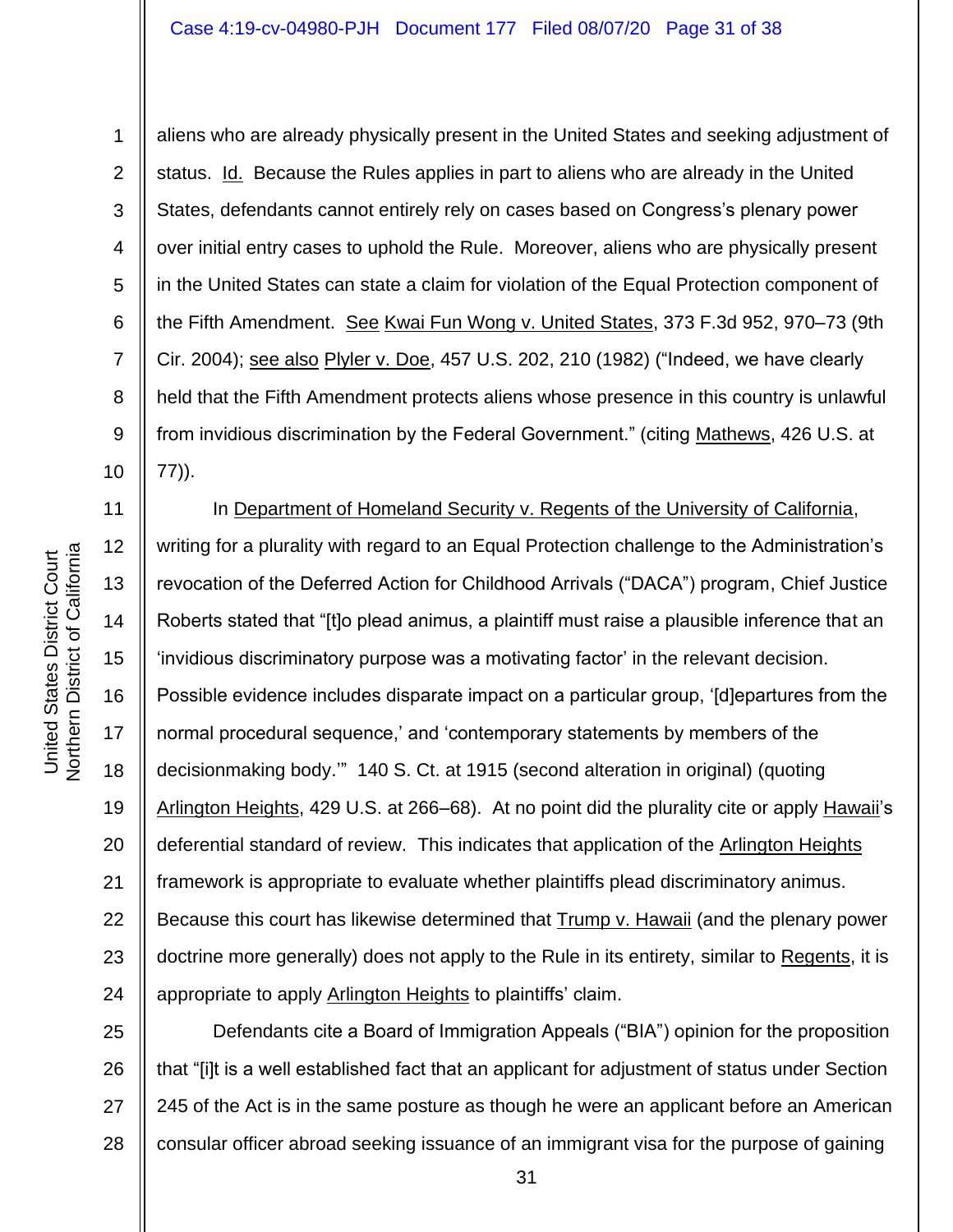admission to the United States as a lawfully permanent resident." Reply at 17 (quoting Matter of Harutunian, 14 I.&N. Dec. 583, 589 (B.I.A. Feb. 28, 1974)). The BIA's opinion could be construed as stating that Congress's plenary power applies even if an individual is inside the United States because an adjustment of status is formally the same as an overseas application for admission.

A few points are worth considering with regard to Matter of Harutunian. First, the BIA did not cite a case for its proposition, which makes evaluating its statement of the law difficult. Second, the statement appears to conflict with the proposition that "[a]liens, even aliens whose presence in this country is unlawful, have long been recognized as 'persons' guaranteed due process of law by the Fifth and Fourteenth Amendments." Plyler, 457 U.S. at 210 (citations omitted). Even assuming the BIA's statement is true, the court is persuaded by the Court's plurality opinion in Regents which did not apply Hawaii to the DACA program, a program applicable to persons who were physically present in the United States but otherwise had no lawful status under the immigration laws. See Regents, 140 S. Ct. at 1901.

16 17 18 19 20 21 22 23 24 25 26 "Under Arlington Heights, a plaintiff must 'simply produce direct or circumstantial evidence demonstrating that a discriminatory reason more likely that [sic] not motivated the defendant and that the defendant's actions adversely affected the plaintiff in some way.'" Ave. 6E Invs., LLC v. City of Yuma, Ariz., 818 F.3d 493, 504 (9th Cir. 2016) (internal quotation marks omitted) (quoting Pac. Shores Props., LLC v. City of Newport Beach, 730 F.3d 1142, 1158 (9th Cir. 2013)); see also Regents, 140 S. Ct. at 1915. "A plaintiff does not have to prove that the discriminatory purpose was the sole purpose of the challenged action, but only that it was a 'motivating factor.'" Ave. 6E Invs., (quoting Arce v. Douglas, 793 F.3d 968, 977 (9th Cir. 2015)). While Arlington Heights describes an evidentiary framework rather than a pleading standard, the Ninth Circuit has used its factors in evaluating a district court's dismissal of a complaint pursuant to Rule 12(b)(6).<sup>6</sup>

27

5

6

7

8

9

10

11

12

13

14

15

1

<sup>28</sup> <sup>6</sup> While not directly applicable to Equal Protection claims, the Supreme Court and the Ninth Circuit have held that, for employment discrimination cases, the McDonnell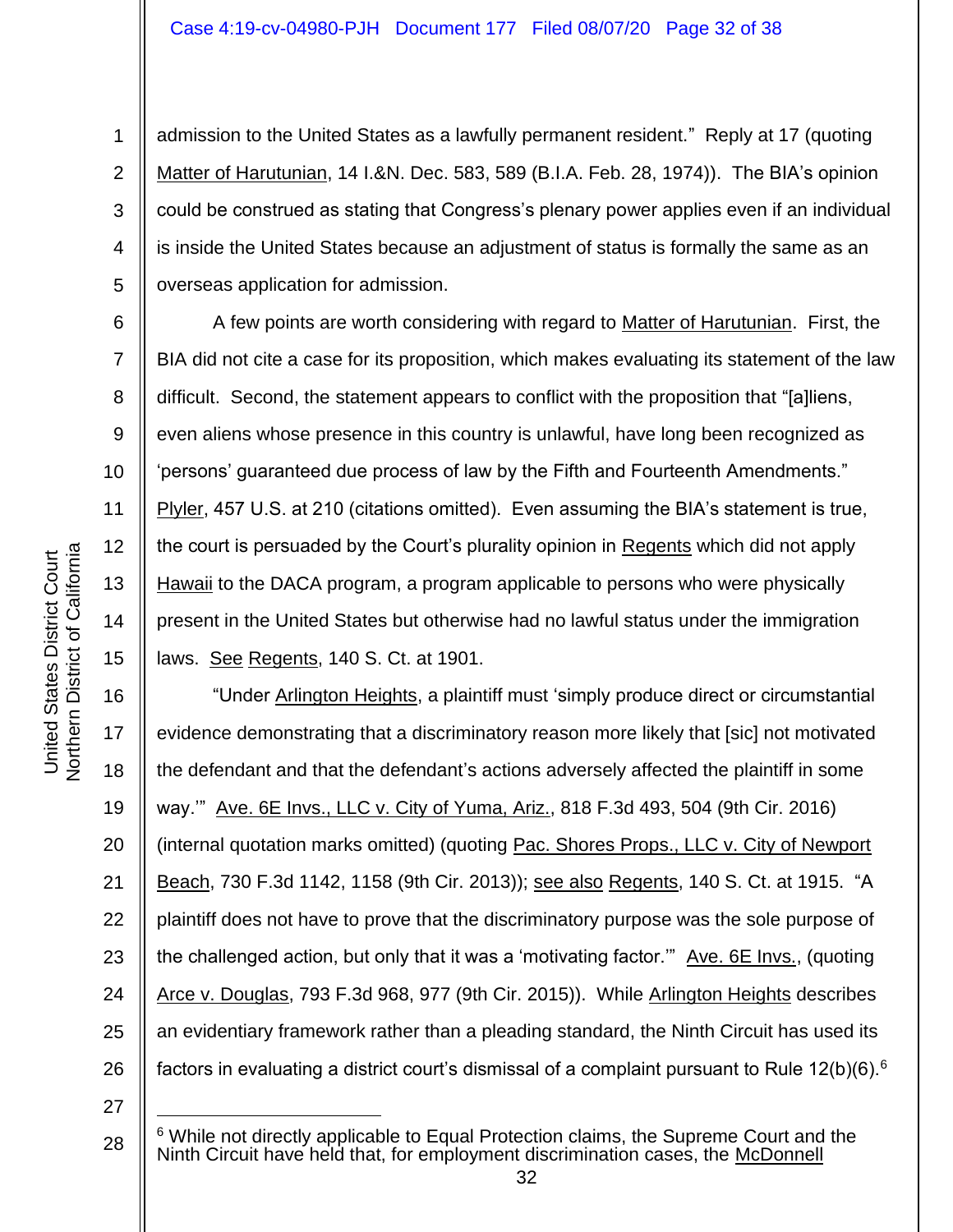Northern District of California Northern District of California United States District Court United States District Court

# See id.

1

2

3

4

5

6

7

8

9

10

11

12

13

In Arlington Heights, the Court described a series of non-exhaustive factors that guides the inquiry into whether a defendant's actions were motivated by a discriminatory purpose "by examining (1) statistics demonstrating a 'clear pattern unexplainable on grounds other than' discriminatory ones, (2) '[t]he historical background of the decision,' (3) '[t]he specific sequence of events leading up to the challenged decision,' (4) the defendant's departures from its normal procedures or substantive conclusions, and (5) relevant 'legislative or administrative history." Pac. Shores Props., 730 F.3d at 1158–59 (alterations in original) (quoting Arlington Heights, 429 U.S. at 266–68; and citing Comm. Concerning Cmty. Improvement v. City of Modesto, 583 F.3d 690, 703 (9th Cir. 2009)); see also Avenue 6E Invs., 818 F.3d at 504 (applying Arlington Heights factors to an Equal Protection claim dismissed pursuant to Rule 12(b)(6)).

# **i. Disparate Impact**

14 15 16 17 18 19 20 21 22 Here, plaintiffs allege that the Rule's "negatively weighted factors disproportionately and detrimentally affect communities of color." FAC ¶ 120. The complaint also cites the Rule, where DHS stated that it "recognizes that it is possible that the inclusion of benefits such as SNAP and Medicaid may impact in greater numbers communities of color, including Latinos and [Asian-American, Pacific Islanders], as well as those with particular medical conditions that require public benefits for treatment, and therefore may impact the overall composition of immigration with respect to these groups." 84 Fed. Reg. at 41,369. Plaintiffs have plausibly alleged that the Rule will impact certain racial groups more heavily than others.

- 23
- 24

<sup>25</sup> 26 27 28 Douglas evidentiary framework is a useful touchstone to evaluate whether a claim survives a motion to dismiss; however, a plaintiff "is not required to plead a prima facie case of discrimination in order to survive a motion to dismiss." Sheppard v. David Evans & Assoc., 694 F.3d 1045, 1050 (9th Cir. 2012) (citing Swierkiewicz v. Sorema N.A., 534 U.S. 506, 508–11 (2002)). Similar to McDonnell Douglas, the Arlington Heights framework is an evidentiary burden-shifting regime. A Rule 12(b)(6) motion only requires plaintiffs to meet the requirements of Rule 8 and Twombly/Iqbal. See Kwai Fun Wong, 373 F.3d at 968 (applying Swierkiewicz to Equal Protection claim that immigration officials discriminated against the plaintiff on the basis of her race).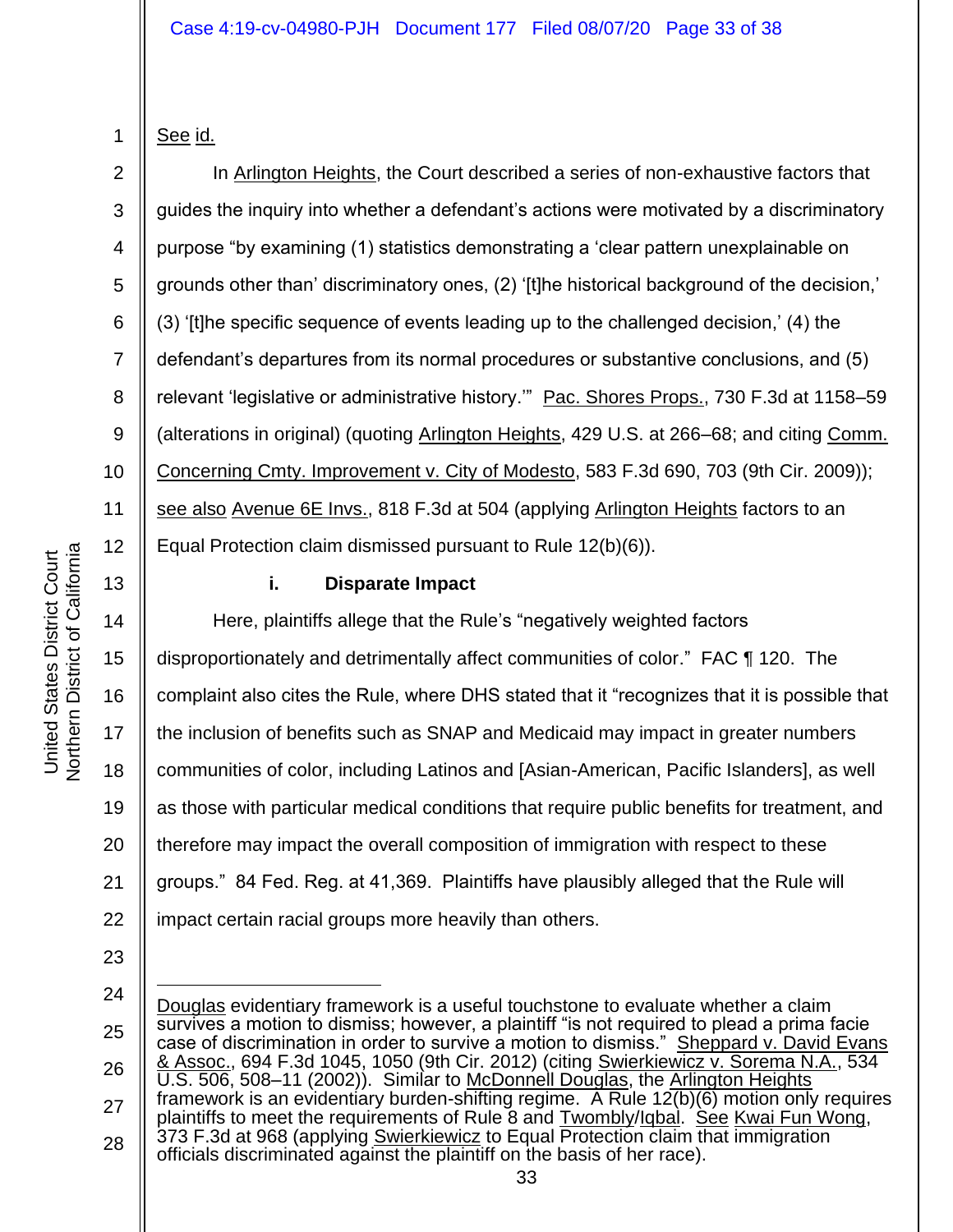5

6

7

8

9

1

However, the court notes that the plurality opinion in Regents found that the disparate impact of the DACA rescission on Latinos was not sufficient to state a claim. Writing for himself and three other justices, Chief Justice Roberts stated "because Latinos make up a large share of the unauthorized alien population, one would expect them to make up an outsized share of recipients of any cross-cutting immigration relief program. . . . Were this fact sufficient to state a claim, virtually any generally applicable immigration policy could be challenged on equal protection grounds." Regents, 140 S. Ct. at 1915. This reasoning is persuasive and the Rule's disparate impact, while notable, is not dispositive.

10

## **ii. Statements by Decisionmakers**

11 12 13 14 15 16 17 18 19 20 21 22 23 24 25 26 27 Next, plaintiffs cite evidence of potential bias exemplified by actions and statements of the President and his advisors. With regard to the administration generally, plaintiffs cite numerous immigration-related executive actions that they characterize as either exclusively or disproportionately harming immigrants from non-white majority nations. These actions include separating young children from their parents at the southern U.S. border, ending DACA and temporary protected status for El Salvador, Honduras, Haiti, Nepal, Sudan, and Nicaragua, and excluding nationals from majority-Muslim countries. FAC ¶ 124. With respect to the President, plaintiffs allege that, as a candidate, the President ran a campaign replete with racist aspersions about people of Mexican descent and Muslim faith. Id. 125. After his inauguration, the President stated that Haitians "all have AIDS," that America should not be a haven for "people from shithole countries," and that he preferred immigrants coming from places like Norway. Id. They also allege that on July 14, 2019, the President claimed that four congresswomen of color "originally came from countries whose government are a complete and total catastrophe, the worst, most corrupt and inept anywhere in the world . . ." and asked "Why don't they go back and help fix the totally broken and crime infested places from which they came . . . ." Id. ¶ 129 (second alteration in original).

28

With respect to administration officials, plaintiffs allege that other senior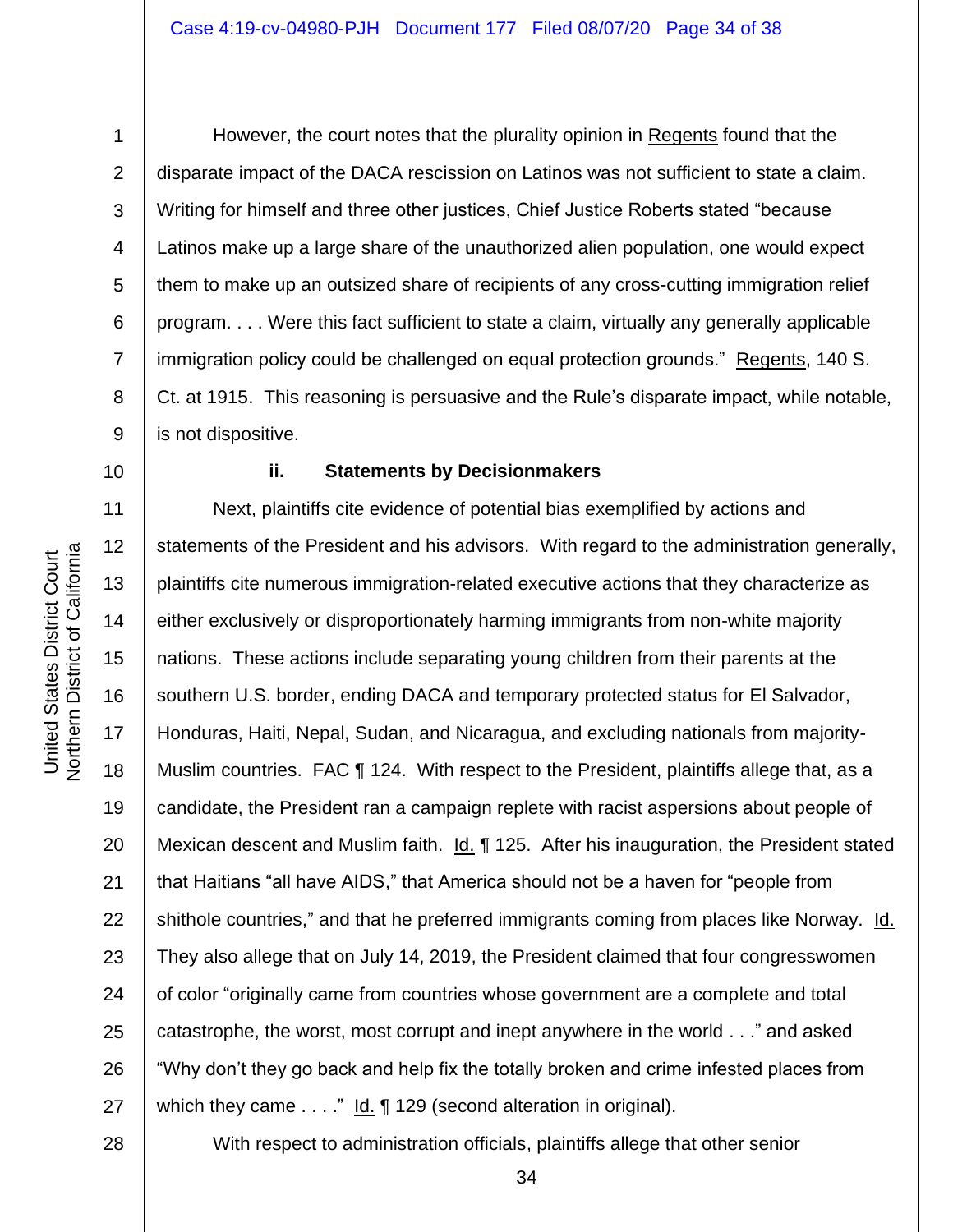1

4 6 7 8 12 13 administration officials made statements indicative of racial bias. They cite statements at a press conference by then Acting Director of USCIS Cuccinelli who said that "President Trump has once again delivered on his promise" regarding immigration. Id. ¶ 133. When asked about how the Rule would target Latinos, Cuccinelli stated "if we had been having this conversation 100 years ago, it would've applied to more Italians." Id. Cuccinelli also "rewrote" the words to Emma Lazarus's sonnet on the Statue of Liberty "Give me your tired and your poor" by adding "who can stand on their own two feet and who will not become a public charge." Id. ¶ 134. Cuccinelli explained that the poem was referring back to people coming from Europe where they had class-based societies. Id. Plaintiffs also cite a statement by the prior acting director of Immigration and Customs Enforcement Mark Morgan who said of unaccompanied children in detention centers, "I've looked at them and I've looked at their eyes . . . and I've said that is a soon-to-be MS-13 gang member. It's unequivocal." Id. ¶ 137 (alteration in original).

In Regents, 140 S. Ct. at 1916, Chief Justice Roberts' plurality opinion found the President's statements to be "unilluminating" and instead noted that "relevant actors were most directly [the] Acting Secretary [of Homeland Security] and the Attorney General." The opinion stated that "respondents did not 'identif[y] statements by [either] that would give rise to an inference of discriminatory motive.'" Id. (alterations in original) (citation omitted). Next, Chief Justice Roberts found the President's statements were "remote in time and made in unrelated contexts" and did not "qualify as 'contemporary statements' probative of the decision at issue." Id. (quoting Arlington Heights, 429 U.S. at 268). While a plurality opinion, this reasoning suggests that the President's statements, which have no direct connection to the Rule are not relevant to the Equal Protection analysis.

24 25 26 27 28 Applying here, plaintiffs allege both pre- and post-inauguration statements by the President. The pre-inauguration statements, FAC ¶ 125, are similar to those in Regents that are more remote in time and not applicable to the agency action at issue. The postinaugurations statements pertain to the same time period as the beginning of the rulemaking process but are not connected to the Rule. With regard to statements by

14

15

16

17

18

19

20

21

22

23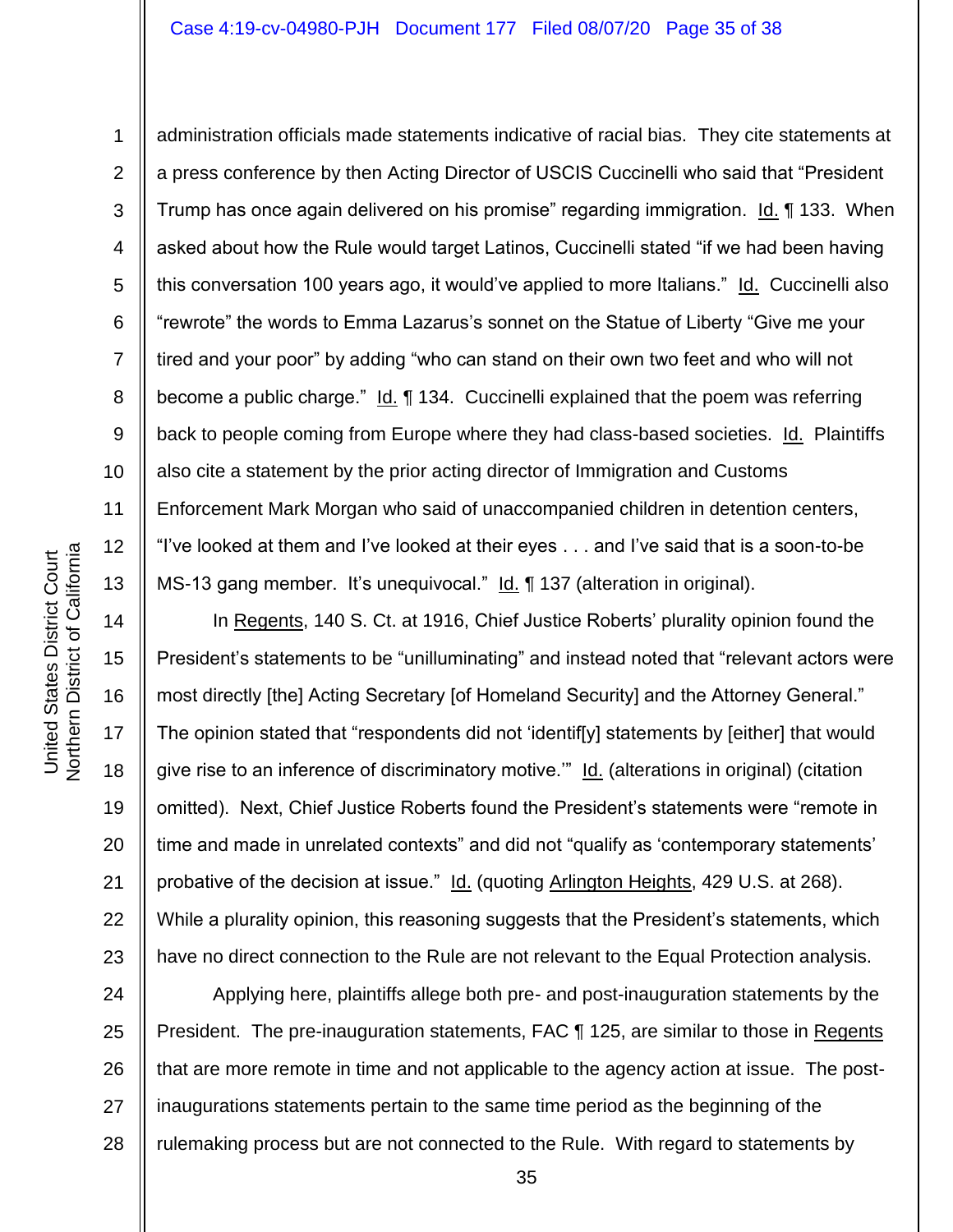12

13

14

15

16

1

10 11 other administration officials, plaintiffs cite statements by Cuccinelli that were made at a press conference discussing the Rule. As discussed above, Cuccinelli was appointed two months before DHS promulgated the Rule and plaintiffs have not alleged Cuccinelli was involved in the rulemaking process. Even assuming his statements plausibly demonstrate discriminatory intent, plaintiffs have not alleged he was a relevant actor in the rulemaking process. This reasoning also applies to the statement by acting director Morgan, who has no apparent connection to the Rule. Finally, plaintiffs' citation of various executive actions is similar to their disparate impact argument. It may be true that this administration's action falls more heavily on immigrants and non-immigrants from non-White, non-European countries, but disparate impact by itself is insufficient to state a claim for an Equal Protection violation.

In sum, plaintiffs have identified a few statements made in unrelated contexts by the President and comments from a DHS official who is not alleged to have any connection to the rulemaking process, other than defending it after it was promulgated. They have not alleged sufficient factual matter concerning statements by decisionmakers.

## **iii. Departure from Normal Procedures**

17 18 19 20 21 22 23 24 25 26 27 28 Plaintiffs also contend that the Rule departed from normal procedures as evidenced by the efforts of White House advisor Stephen Miller's comments to fast-track the Rule to completion. Id. ¶ 131 ("[T]he timing on public charge is unacceptable . . . I don't care what you need to do to finish it on time."); see also id. 1 132. Plaintiffs' allegations barely raise an inference of an improper departure from the norm. Cf. Regents, 908 F.3d at 519 ("DACA received reaffirmation by the agency as recently as three months before the rescission, only to be hurriedly cast aside on what seems to have been a contrived excuse (its purported illegality). This strange about-face, done at lightning speed, suggests that the normal care and consideration within the agency was bypassed."). Plaintiffs' allegations that the Rule was fast tracked do not raise an inference of discriminatory intent. This rulemaking process was not a 3-month aboutface; the NPRM began a year before the final Rule was published, received hundreds of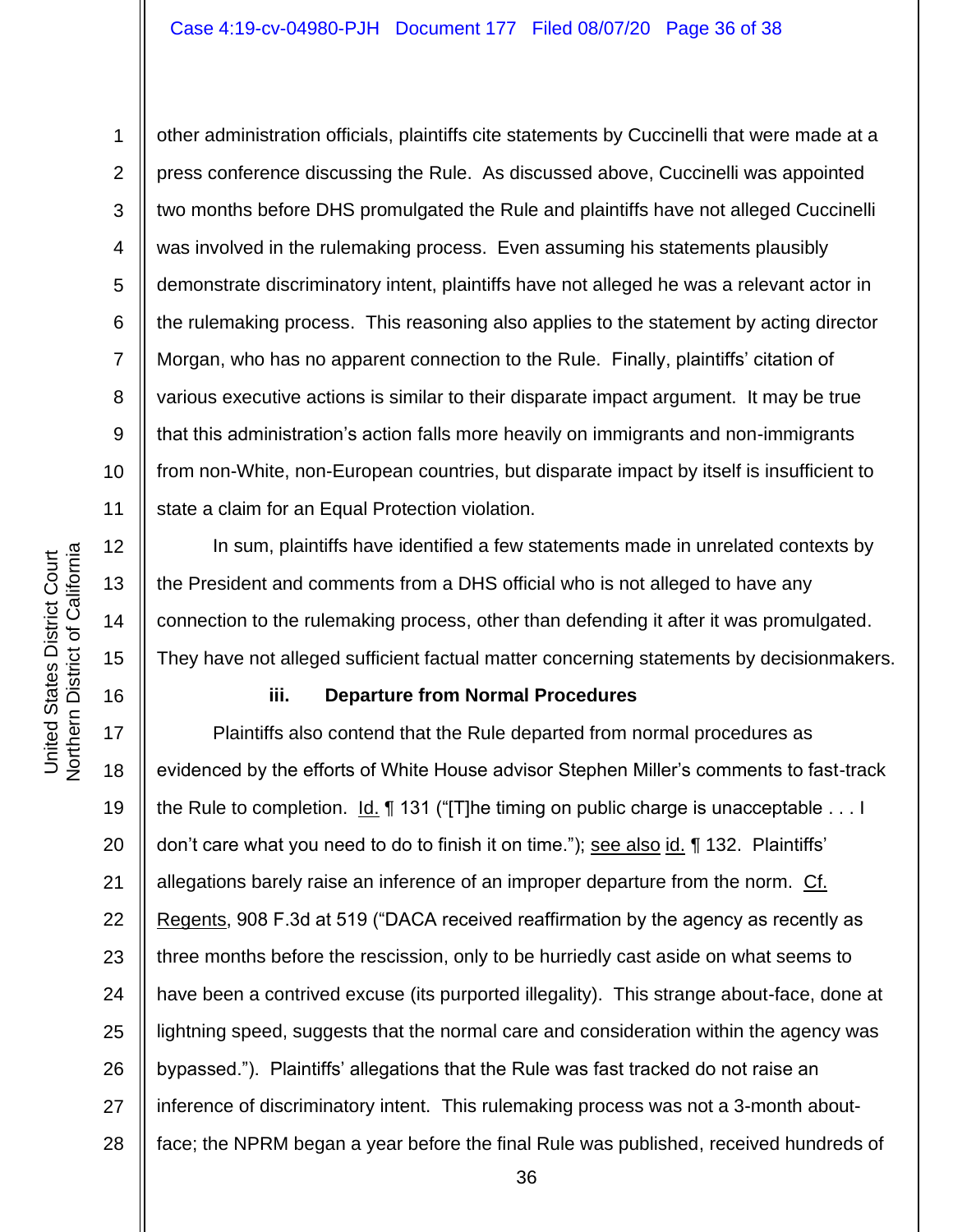thousands of comments, which prompted some changes to the Rule. At most, they plausibly allege that defendants wanted to implement the Rule sooner rather than later.

In light of the foregoing, plaintiffs have not alleged sufficient factual matter to state a claim for an Equal Protection violation. The court GRANTS defendants' motion to dismiss plaintiffs' fifth cause of action. Because plaintiffs could allege additional factual matter, the dismissal is with leave to amend.<sup>7</sup>

1

2

3

4

5

6

7

8

9

11

# **8. Whether the President is a Proper Defendant**

10 Defendants also argue that the court should dismiss the President as a defendant because plaintiffs lack an express or implied equitable cause of action to sue the President. Mtn. at 22. Plaintiffs respond that courts routinely issue relief enjoining the official actions of a sitting President. Opp. at 24.

12 13 14 15 16 17 18 19 20 21 22 23 24 Generally, courts lack "jurisdiction of a bill to enjoin the President in the performance of his official duties." Franklin v. Massachusetts, 505 U.S. 788, 802–03 (1992) (plurality opinion) (quoting Mississippi v. Johnson, 71 U.S. (4 Wall. ) 475, 501 (1866)). In narrow circumstances, the Supreme Court has held that the President might be subject to a judicial injunction. For example, United States v. Nixon, 418 U.S. 683 (1974), held that the President may be subject to a subpoena to provide information relevant to an ongoing criminal prosecution. Plaintiffs have not cited a specific case that would authorize the court to depart from the general rule against enjoining the President. It does not follow, however, that the court should therefore dismiss the President as a defendant. Franklin noted that "the President's actions may still be reviewed for constitutionality," though not under the APA because the President is not an "agency" for purposes of the APA. 505 U.S. at 800–01 (citing Youngstown Sheet & Tube Co. v. Sawyer, 343 U.S. 579 (1952); and Panama Refining Co. v. Ryan, 293 U.S. 388 (1935)).

<sup>26</sup> 27 28 <sup>7</sup> Other district courts have found that plaintiffs in those cases have alleged sufficient factual allegations to state a claim for violation of the Equal Protection component of the Fifth Amendment. See New York, 2020 WL 4347264, at \*6; Cook Cty., Ill., 2020 WL 2542155, at \*3–5. These other cases suggest that plaintiffs could allege additional facts such that amendment of their complaint is not futile.